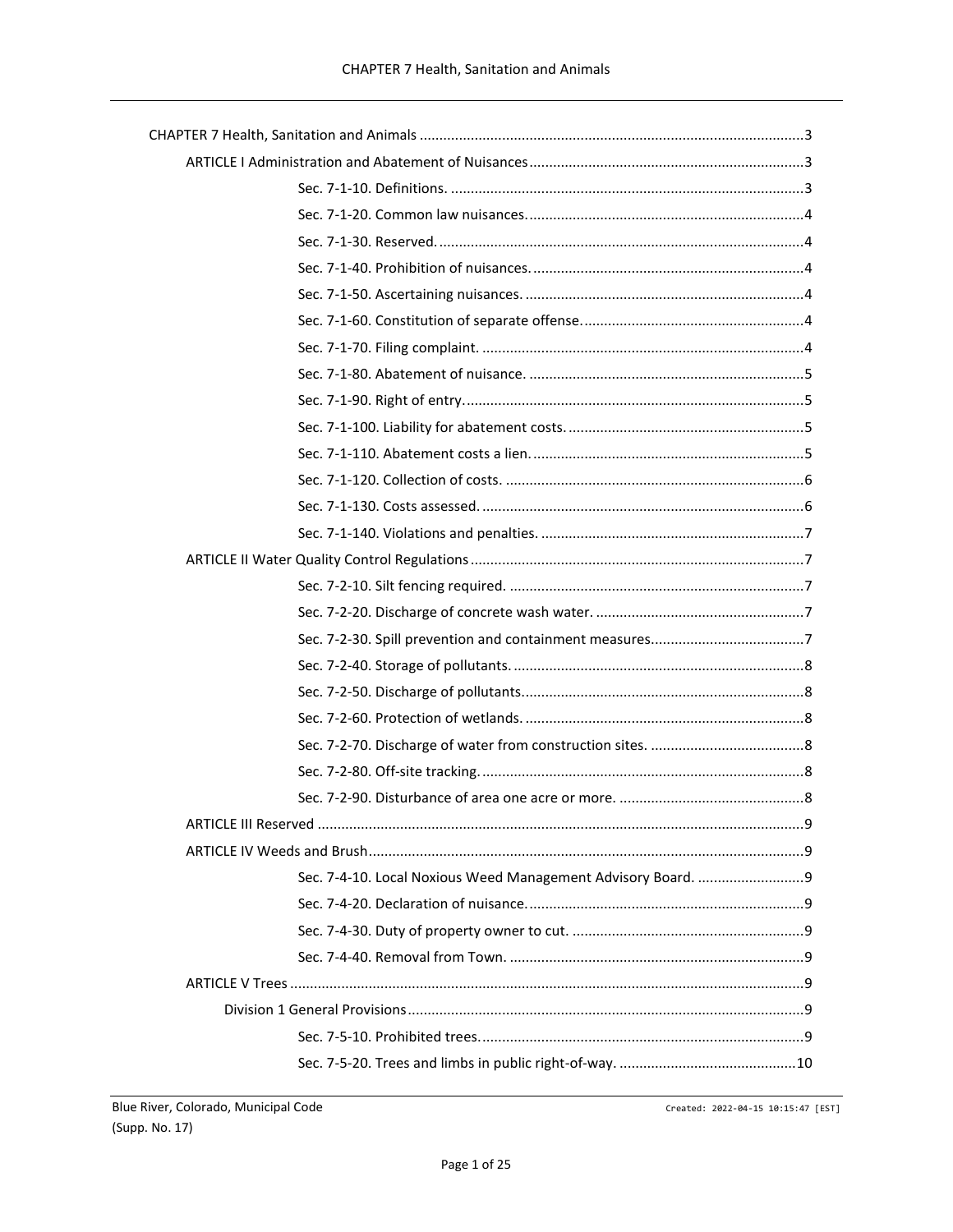| Sec. 7-5-160. Defensible space regulation (new construction) 12                    |  |
|------------------------------------------------------------------------------------|--|
|                                                                                    |  |
|                                                                                    |  |
|                                                                                    |  |
|                                                                                    |  |
|                                                                                    |  |
| Sec. 7-6-20. Animal control and licensing regulations adopted by reference.  14    |  |
|                                                                                    |  |
|                                                                                    |  |
|                                                                                    |  |
|                                                                                    |  |
|                                                                                    |  |
| Sec. 7-6-120. Maintenance and operation of wildlife-resistant refuse containers.17 |  |
|                                                                                    |  |
|                                                                                    |  |
|                                                                                    |  |
| Sec. 7-6-160. Interference with Animal Control Officer (Chief of Police). 17       |  |
|                                                                                    |  |
|                                                                                    |  |
|                                                                                    |  |
|                                                                                    |  |
|                                                                                    |  |
|                                                                                    |  |
|                                                                                    |  |
|                                                                                    |  |
|                                                                                    |  |
|                                                                                    |  |
|                                                                                    |  |
|                                                                                    |  |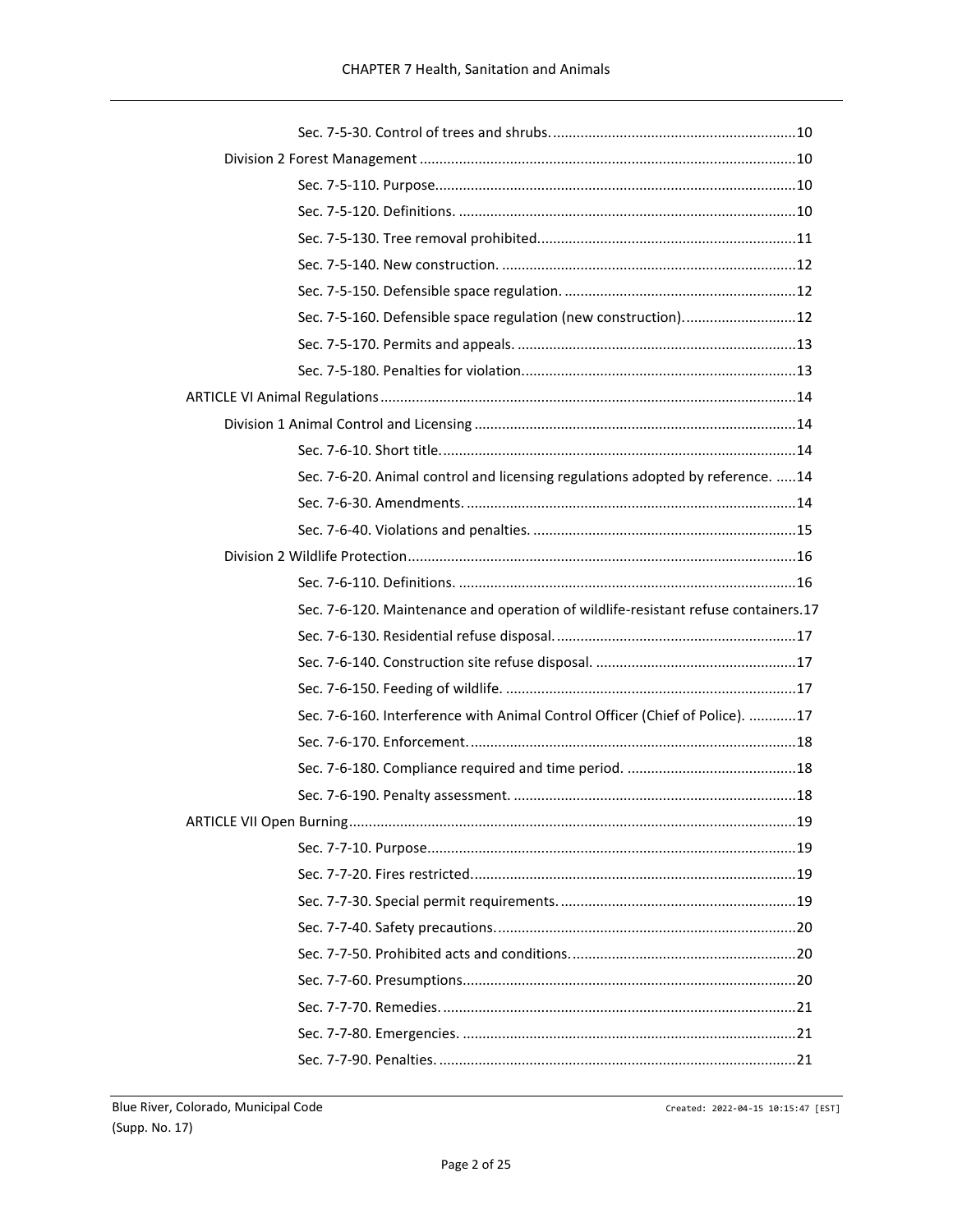# **CHAPTER 7 Health, Sanitation and Animals**

# *ARTICLE I Administration and Abatement of Nuisances*

## <span id="page-2-2"></span><span id="page-2-1"></span><span id="page-2-0"></span>**Sec. 7-1-10. Definitions.**

As used in this Chapter, the following terms shall have the meanings indicated:

*Brush* means voluntary growth of bushes and such as are growing out of place at the location where growing, and shall include all cuttings from trees and bushes; and also high and rank shrubbery growth which may conceal filthy deposits.

*Inoperable vehicle* means any automobile, truck, tractor, motorcycle or self-propelled vehicle which is in a condition of being junked, wrecked, wholly or partially dismantled, discarded, abandoned or unable to perform the functions or purpose for which it was originally constructed. The existence of any of the following conditions shall raise the presumption that a vehicle is inoperable:

- a. Absence of an effective registration plate upon such vehicle.
- b. Placement of the vehicle or parts thereof upon jacks, blocks, chains or other supports.
- c. Absence of one (1) or more parts of the vehicle necessary for the lawful operation of the vehicle upon the streets and highways.

*Litter* means the scattering or dropping of rubbish, trash or other matter, organic or mineral.

*Noise* means the use of music, noisemakers or loudspeakers on the streets of the Town for the sale or vending of products, advertising or other commercial purposes.

*Nuisance* means any substance, act, occupation, condition or use of property declared a nuisance by this Chapter, declared a nuisance by the State or by any court or agency thereof, known as a nuisance at common law or which is of such nature and duration as to:

- a. Substantially annoy, injure or endanger the comfort, health, repose or safety of the public;
- b. In any way render the public insecure in life or in the use of property;
- c. Substantially interfere with, obstruct or tend to obstruct or render dangerous or impossible for passage any street, alley, highway or easement as shown on plats of subdivisions in the Town.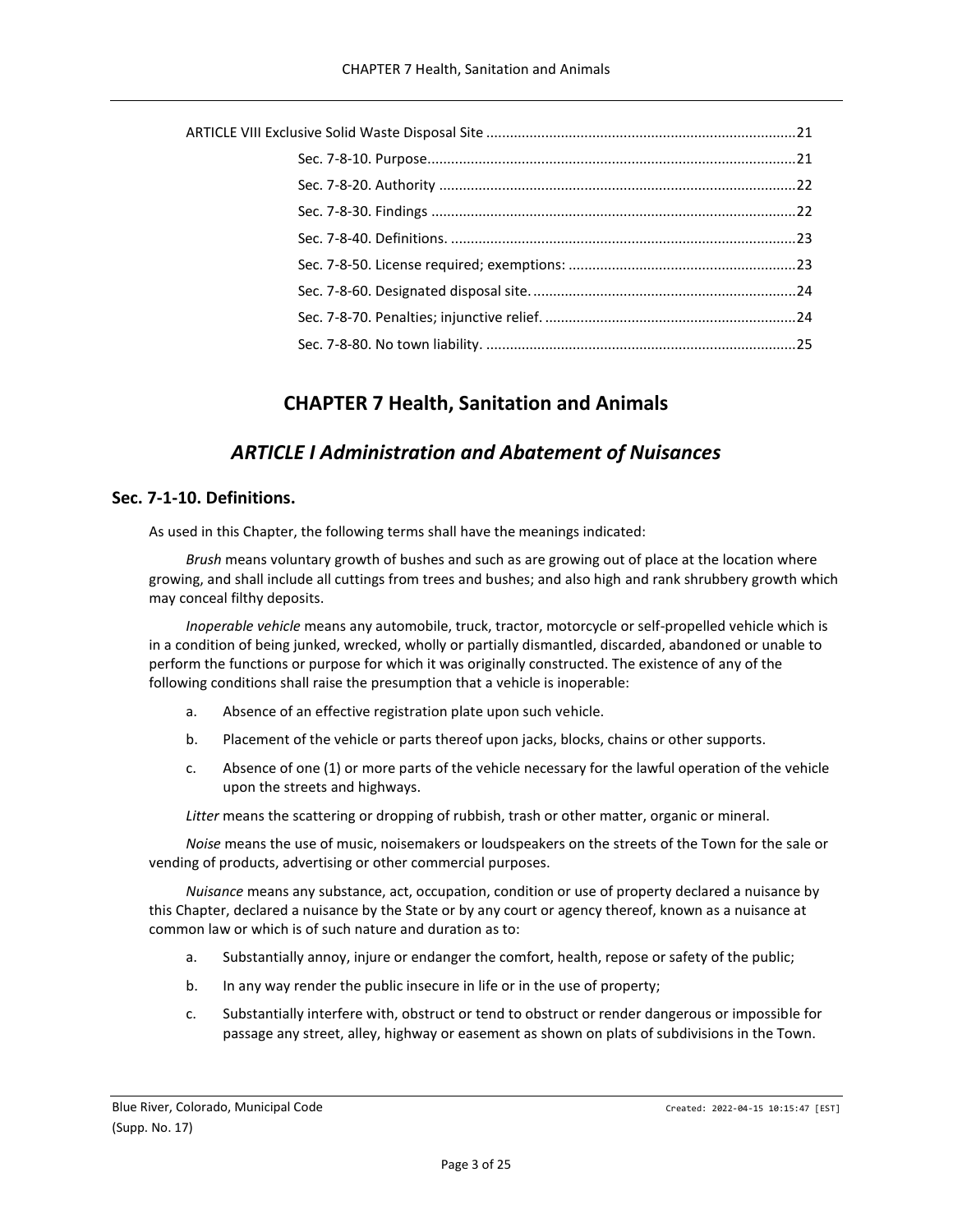*Offensive odor* means an odor which is offensive to a person of ordinary sensibility and shall include, but not be limited to, the odor caused by the growing, cultivation or processing of marijuana on or within premises not equipped with a proper ventilation system that filters out the odor of the marijuana.

*Refuse* means and includes any grass clippings, leaves, hay, straw, manure, shavings, excelsior, paper, ashes, rubbish containers, boxes, glass, cans, bottles, garbage, waste and discarded building and construction materials, including but not limited to plaster, broken concrete, bricks, cinder blocks, stones, wood, roofing material, wire or metal binding, sacks or loose discarded or unused material; all rubbish of any kind or nature whatsoever; and any other materials commonly known as rubbish or refuse of any kind or character or by any means known.

*Rubbish* means any type of debris, trash, waste or rejected matter.

*Trash* means any worn out, broken up or used refuse, rubbish, toppings, twigs, leaves of trees or worthless matter or material.

*Wood debris accumulation* means any accumulation of slash, diseased, infested, downed and/or dead trees or other natural wood debris.

### <span id="page-3-0"></span>**Sec. 7-1-20. Common law nuisances.**

Every term defined in Section 7-1-10 above is declared to be a nuisance. It is a violation of this Chapter to cause or permit a nuisance as so defined.

## <span id="page-3-1"></span>**Sec. 7-1-30. Reserved.**

### <span id="page-3-2"></span>**Sec. 7-1-40. Prohibition of nuisances.**

- (a) No person being the owner, agent or occupant or having under his or her control any building, lot, premises or unimproved real estate within the limits of the Town shall maintain or allow any nuisance to be or remain therein.
- (b) Any act, condition, substance, occupation or use of property which substantially meets the criteria of a *nuisance* as defined in Section 7-1-10 above may be so declared by the Board of Trustees, and nothing in Article II of this Chapter shall be construed to limit the power of the Town to make such declaration.

(Prior code 3-2-3)

### <span id="page-3-3"></span>**Sec. 7-1-50. Ascertaining nuisances.**

Whenever the pursuit of any trade, business or manufacture or the maintenance of any substance or condition of things shall, upon investigation, be considered by the Town to be dangerous to the health of any of the inhabitants of the Town, the same shall be considered a nuisance and shall be abated.

### <span id="page-3-4"></span>**Sec. 7-1-60. Constitution of separate offense.**

In the case of any nuisance in or upon any street, alley or other public or private grounds, the author thereof shall be guilty of a separate offense for every period of forty-eight (48) hours' continuance thereof after notice has been given to abate the same.

## <span id="page-3-5"></span>**Sec. 7-1-70. Filing complaint.**

In addition to or in lieu of any procedure for abatement, a direct complaint may be filed by any person or police officer against any person who violates any provision of this Chapter.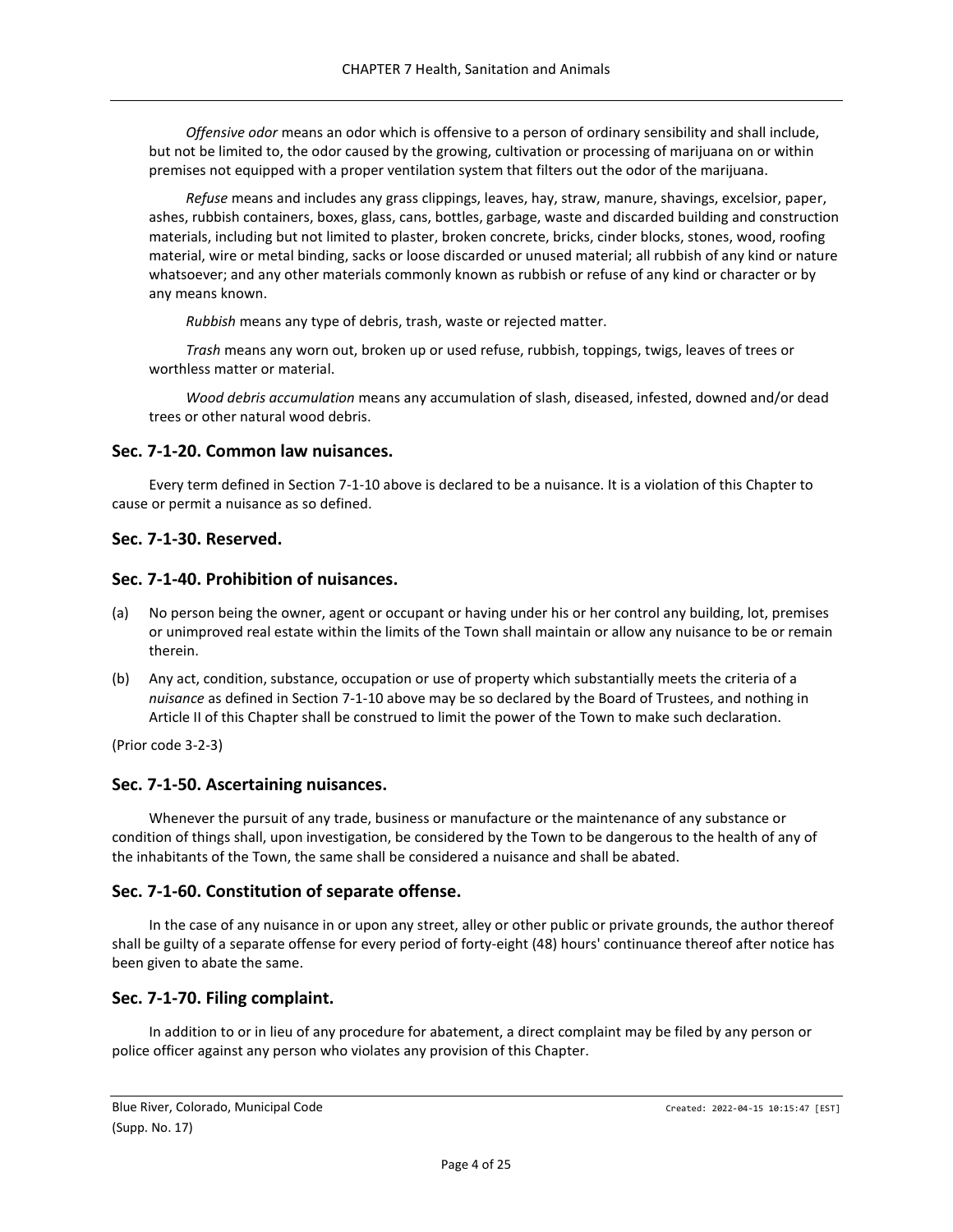## <span id="page-4-0"></span>**Sec. 7-1-80. Abatement of nuisance.**

Each and every nuisance declared or defined by this code shall be abated as follows:

- (1) Summary abatement. Any nuisance existing on public property shall be summarily abated by whatever means are necessary and appropriate. Any nuisance on private property determined to create imminent danger to the public health or safety shall be summarily abated by whatever means are necessary and appropriate.
- (2) Notice of abatement. In the case of any nuisance not requiring summary abatement, the Town Clerk may cause notice to be served upon the person or legal entity on whose property the nuisance exists, requiring such person or entity to abate the same in such reasonable time and in such reasonable manner as prescribed in the notice. The reasonable time for abatement shall not exceed fourteen (14) days unless it appears from the facts and circumstances that compliance could not reasonably be made within fourteen (14) days or that a good faith attempt at compliance is being made. Such notice shall be in writing and signed by an official of the Town and shall be personally served on the owner or occupant of the premises upon which the nuisance exists or, if the premises are unoccupied, then by posting the same prominently at some place on the premises. If service is by posting, a copy of the notice shall be mailed by regular mail to the owner of the premises as shown on the tax rolls of the County at the address of such owner as shown therein.
- (3) Failure to voluntarily abate. If, after notification, a nuisance is not voluntarily abated, the following alternative procedures shall apply:
	- a. The Town may proceed to abate the nuisance, employing such forces and persons as may be necessary, by contract or otherwise.
	- b. The Town Attorney may institute proceedings in the district court for the County to obtain a judicial determination that such nuisance exists, to abate such nuisance, to enjoin the same and for such other relief as may be necessary, including but not limited to the costs and expenses of abatement. Upon a judicial determination that a nuisance exists, the Town may proceed to abate the nuisance, employing such forces and persons as may be necessary, by contract or otherwise.
	- c. The Town may cause prosecution of the person or legal entity responsible for the nuisance in the Municipal Court; provided that compliance with the notice procedure contained in this Chapter shall not be a condition thereof.

### <span id="page-4-1"></span>**Sec. 7-1-90. Right of entry.**

The Chief of Police or any other authorized person may enter upon or into any lot, house or other building or premises, with the proper respect for the occupant's constitutional rights, to examine the same and to ascertain whether any such nuisance exists, and shall be free from any action or liability on account thereof.

### <span id="page-4-2"></span>**Sec. 7-1-100. Liability for abatement costs.**

The person responsible for any nuisance within the Town shall be liable for and pay and bear all costs and expenses of the abatement of said nuisance, which costs and expenses may be collected by the Town in any action at law, referred for collection by the Town Attorney in his or her discretion, or collected in connection with an action to abate a nuisance, or assessed against the property as hereinafter provided.

### <span id="page-4-3"></span>**Sec. 7-1-110. Abatement costs a lien.**

If, after the expiration of the period of time provided for in said notice, or as extended, costs or expenses are incurred by or on behalf of the Town in the abatement or in connection with the abatement of the nuisance, and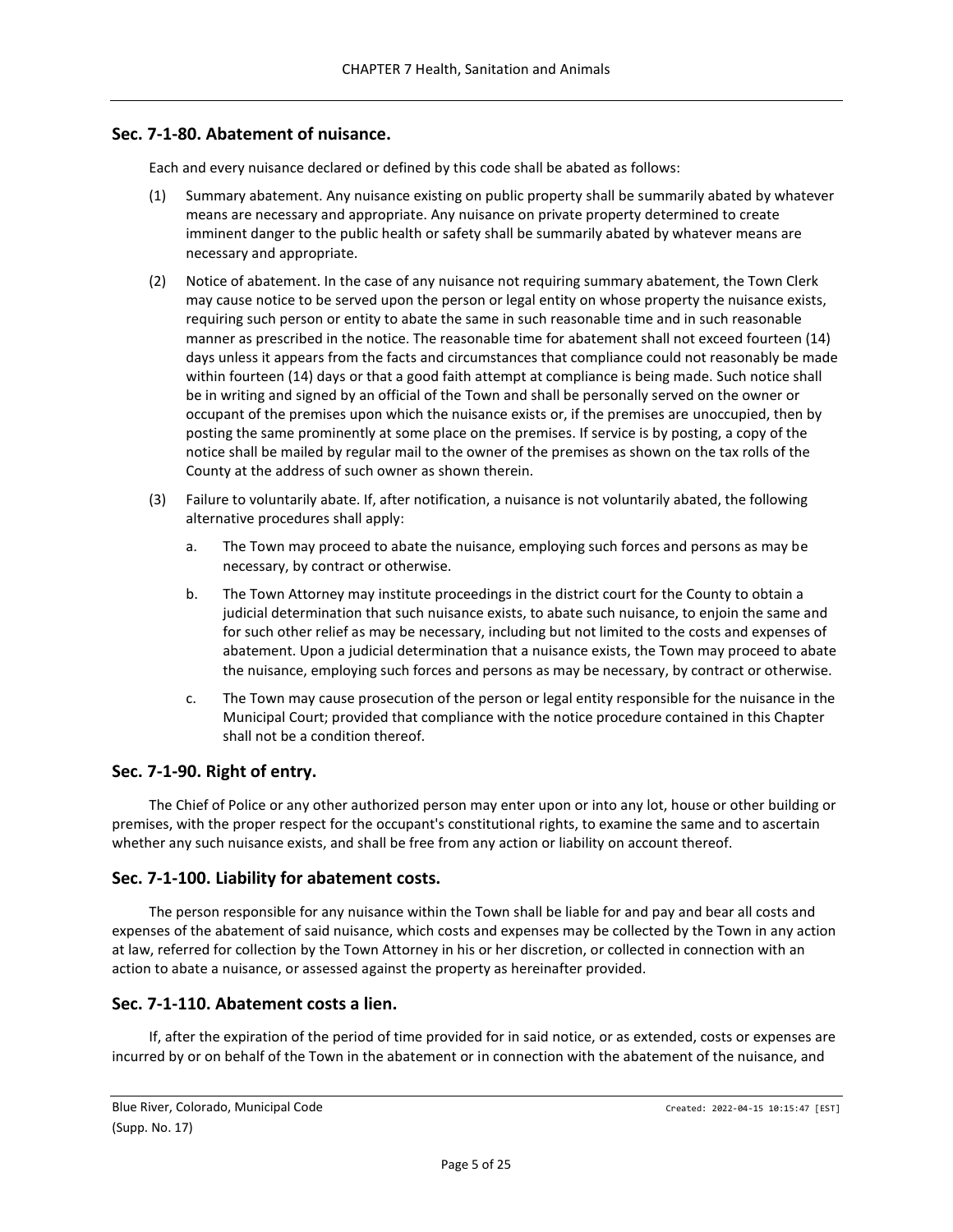said costs are not otherwise collected, then the Town Clerk shall cause a notice to be mailed to the owner of the premises as shown by the tax roll of the County, at the address shown upon the tax roll, by first- class mail, postage prepaid, notifying such owner that work has been performed pursuant to this Article, stating the date of performance of the work and the nature of the work and demanding payment of the costs thereof, together with a five-percent assessment for inspection and other incidental costs in connection therewith. Such notice shall state that, if said amount is not paid within thirty (30) days after mailing the notice, it shall become an assessment on and a lien against the property of said owner, describing the same, and will be certified as an assessment against the property, together with the ten-percent assessment for costs of collection, and the above-mentioned assessment will be collected in the same manner as a real estate tax upon the property.

# <span id="page-5-0"></span>**Sec. 7-1-120. Collection of costs.**

- (a) If after the expiration of the period of time provided for in said notice, or as extended, costs or expenses are incurred by or on behalf of the Town in the abatement or in connection with the abatement of the nuisance, and said costs are not otherwise collected, then the Town Treasurer may thereafter certify to the Town Clerk the legal description of the property upon which such work was done, together with the name of the owner thereof as shown by the tax rolls of the County, together with a statement of the work performed, the date of performance and the costs thereof.
- (b) Upon receipt of such a statement from the Town Treasurer, the Town Clerk shall mail a notice to the owner of said premises as shown by said tax roll, at the address shown upon the tax roll, by first class mail, postage prepaid, notifying such owner that work has been performed pursuant to this Chapter, stating the date of performance of the work and the nature of the work and demanding payment of the costs thereof (as certified by the Director of Finance), together with a five-percent assessment for inspection and other incidental costs in connection therewith. Such notice shall state that if said amount is not paid within thirty (30) days after mailing the notice, it shall become an assessment on and a lien against the property of said owner, describing the same, and will be certified as an assessment against such property, together with the ten-percent assessment for costs of collection, and the above-mentioned assessment will be collected in the same manner as a real estate tax upon the property.

(Prior code 3-2-5C)

# <span id="page-5-1"></span>**Sec. 7-1-130. Costs assessed.**

- (a) If the Town Clerk does not receive payment within the period of thirty (30) days following the mailing of such notice, the Town Clerk shall inform the Board of Trustees of such fact, and the Board of Trustees shall thereupon enact an ordinance assessing the whole cost of such work, including a charge of five percent (5%) of said whole cost for inspection and other incidental costs in connection therewith upon the lots and tracts of land upon which the nuisance was abated, and together with a charge of ten percent (10%) of said whole costs for costs of collection.
- (b) Following the passage of such ordinance, the Town Clerk shall notify the County Treasurer, who shall collect the assessment, including the ten-percent charge for costs of collection, in the same manner as other taxes collected.
- (c) Each such assessment shall be a lien against each lot or tract of land until paid and shall have priority over other liens except general taxes and prior special assessments.
	- (1) No remedy provided herein shall be exclusive, but the same shall be cumulative, and the taking of any action hereunder, including charge or conviction of violation of this Chapter in the Municipal Court, shall not preclude or prevent the taking of other action hereunder to abate or enjoin any nuisance found to exist.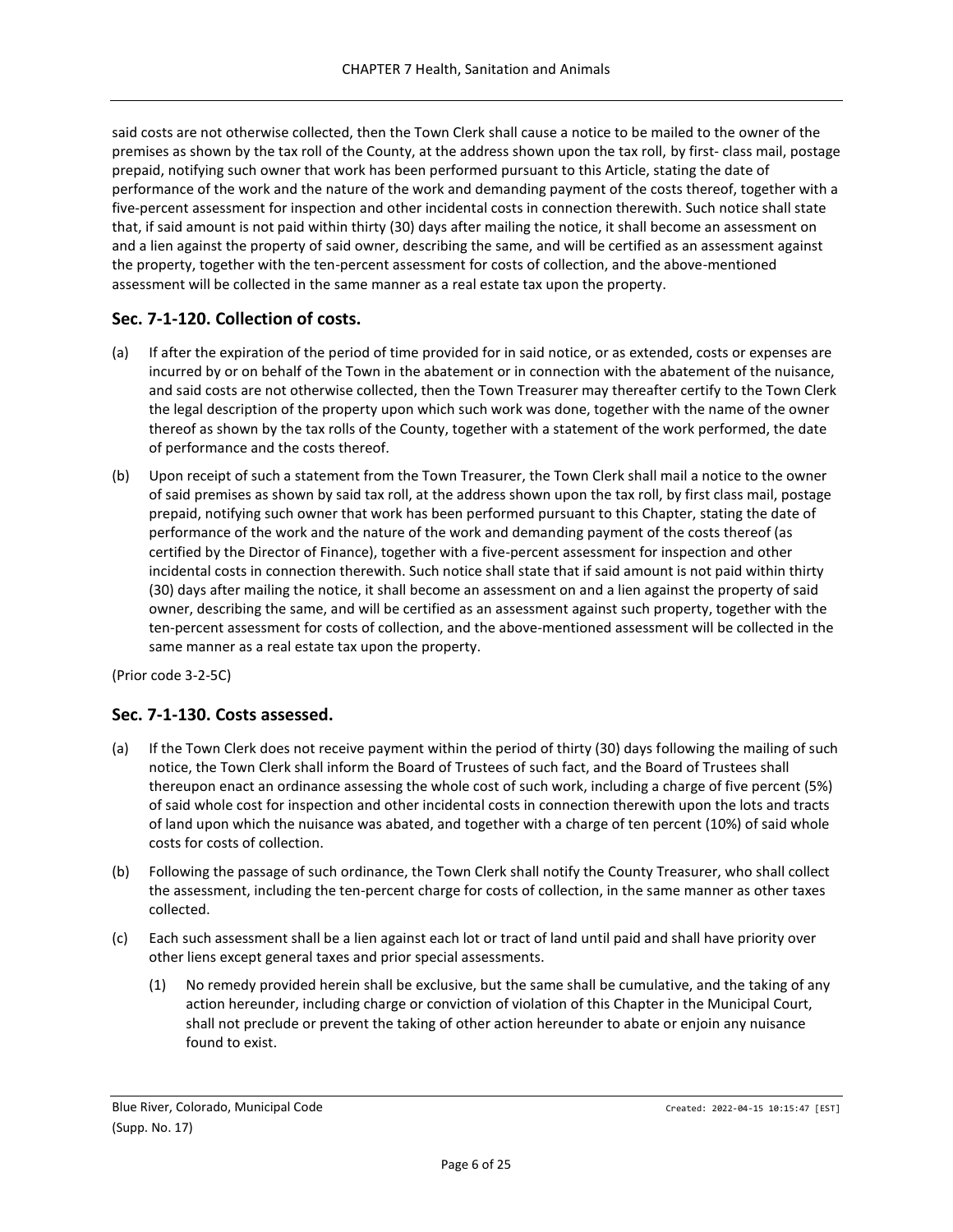(2) Whenever a nuisance exists, no remedy provided for herein shall be exclusive of any other charge or action, and, when applicable, the abatement provisions of this Chapter shall serve as and constitute a concurrent remedy over and above any charge or conviction of any municipal offense or any other provision of law. Any application of this Chapter that is in the nature of a civil action shall not prevent the commencement or application of any other charges brought under the municipal ordinances or any other provision of law.

(Prior code 3-2-5D)

## <span id="page-6-0"></span>**Sec. 7-1-140. Violations and penalties.**

Any person convicted of a violation of any provision of this Chapter shall be punished in accordance with Section 1-4-20 of this Code. In any prosecution for a violation of this Code in which notice has been given in compliance with the notice procedure of this Chapter, every day on which the violation continues after the giving of notice shall be deemed a separate offense.

# *ARTICLE II Water Quality Control Regulations*

## <span id="page-6-2"></span><span id="page-6-1"></span>**Sec. 7-2-10. Silt fencing required.**

All topsoil or earthen materials (such as earth, rock, topsoil and mulch) storage sites shall be surrounded by silt fencing until the storage site is depleted or removed. Any storage site intended to remain for a period of three (3) months or greater shall be seeded as soon as it can be prepared and completed as soon as possible to ensure rapid plant growth.

## <span id="page-6-3"></span>**Sec. 7-2-20. Discharge of concrete wash water.**

Before any concrete wash water is discharged upon any site within the Town, a concrete containment plan must first be submitted providing for acceptance, storage and removal of the concrete contaminants. Such sites shall be included within the construction plan and specifically designed as to location and area. Any such site shall not be located closer than fifty (50) feet from any waterway, stream, ditch (wet or dry), storm sewer, wetland area, water well, lake or pond. Each concrete truck driver and pumper shall be informed of this location; and all the requirements of the State for a concrete washout storage structure shall be met for containment and disposal, as defined within Section 107.25, Water Quality Control, Colorado Department of Transportation 2005 Standard Specifications for Road and Bridge Construction. Any application for a washout storage structure shall include an approval of its design by a certified Colorado Erosion Control Supervisor. Solvents, flocculants and acids shall not be added to any wash water.

### <span id="page-6-4"></span>**Sec. 7-2-30. Spill prevention and containment measures.**

Spill prevention and containment measures shall be undertaken upon all construction sites within the Town. Vehicle cleaning, washing or other than daily maintenance shall be performed at off-site areas not in the Town. Lubrication in the form of changing oils and filters or greasing and lubrication may be performed on site, but the use of drums or other impervious materials shall be used for contaminants (such as filters, grease cartridges and used oil containers). A specific location within any construction site shall be designated and maintained for such daily activities, which areas shall be kept clean of any spilled contaminants. Frequent checks for oil leaks on equipment shall be performed, and the use of drip pans, plastic pools or other impervious containers shall be used under any equipment while parked and until repairs to leaks can be made. If there are leaks, absorbent materials shall be used to clean the areas, and contaminants shall be contained in impervious containers and removed from the site. A plan for removal of contaminated soils shall be presented to the Town Building Official included within the construction permit application.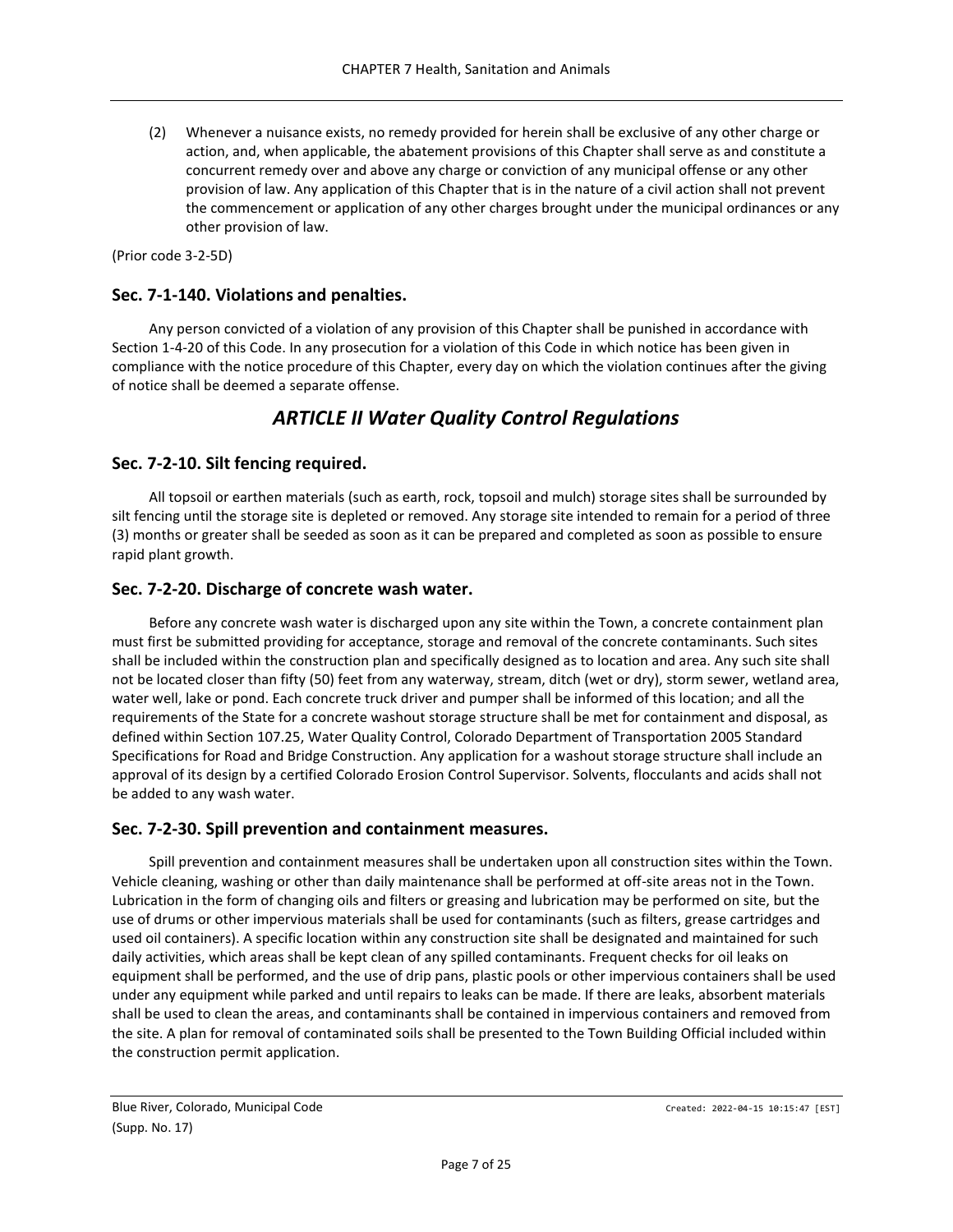# <span id="page-7-0"></span>**Sec. 7-2-40. Storage of pollutants.**

The storage of chemicals, oils, greases, fertilizers or other pollutants within fifty (50) feet of any waterway, wetland, water well, lake or any drainage ditch (wet or dry) that could carry such pollutants into a stream, wetland, lake or other waterway is a violation of this Article.

# <span id="page-7-1"></span>**Sec. 7-2-50. Discharge of pollutants.**

The discharge of chemicals, oils, greases, fertilizers or other pollutants from any residential site or motor vehicle within the Town is a violation of this Article. Immediate remedial actions shall be taken so as to prevent any materials from entering into any stream, wetland, lake, pond, storm sewer, ditch (wet or dry), water well or other waterway. The Town Building Official has the full authority to inspect and ensure that immediate corrective measures are taken by the occupant or owner of any such site or motor vehicle within the Town if, in his or her opinion, such conditions are occurring.

# <span id="page-7-2"></span>**Sec. 7-2-60. Protection of wetlands.**

The use of areas that are or can be designated as wetlands for travel or for the storage of equipment, materials or any other supplies is a violation of this Article. Such wetland areas shall be kept in a totally undisturbed condition, free from any construction activity. The prohibition of this Section shall not apply only when an approved permit has been issued by the United States Army Corps of Engineers (CE) over such areas. If an approved permit has been issued to a property owner, a copy shall be given to both the Planning and Zoning Commission and the Building Official at least thirty (30) days prior to the start of any construction or disturbance in that wetland area. Even in that case, the Town Building Official and the Planning and Zoning Commission shall have the right to review such CE permit and may impose additional conditions upon such permit to ensure that all waterways, streams, lakes, ponds and wetlands within the Town are properly protected.

# <span id="page-7-3"></span>**Sec. 7-2-70. Discharge of water from construction sites.**

The discharge of water from any construction site directly into any state waterways, including streams, wetlands, lakes, ponds, drainage ditches (wet or dry), water wells or storm sewers, is a violation of this Article. Dewatering of any construction site shall include use of impervious basins or containers for dissipation by infiltration or evaporation, which shall be hauled away from the construction site and disposed of in accordance with applicable laws and regulations or land applied to approved non-wetland areas and allowed to soak into the soil. A written concurrence or permit from the Colorado Department of Public Health and Environment is required for this type of water dissipation. A copy of such permit shall be provided to the Town Building Official at least fourteen (14) days prior to discharge of any such construction site water.

# <span id="page-7-4"></span>**Sec. 7-2-80. Off-site tracking.**

Off-site tracking of earth, mud, stone, dirt or other contaminants from new and existing home sites is a violation of this Article. If, in the opinion of the Town Building Official, off-site tracking is occurring which could cause sediment runoff into any waterway, wetland, lake, water well, pond or stream, or if it creates an unsafe vehicle traffic situation, the Town Building Official is required to stop all activity on the site until the conditions are corrected and maintained so as to prevent off-site tracking.

# <span id="page-7-5"></span>**Sec. 7-2-90. Disturbance of area one acre or more.**

Any disturbance of a site consisting of one (1) or more acres is a violation of this Article, unless the owner first acquires a Colorado Department of Public Health and Environment construction permit. A copy of that permit shall be given to the Town Building Official at least thirty (30) days prior to the start of any construction activity on the site. In calculating the area of the disturbance, there shall be included without limitation: roads; any building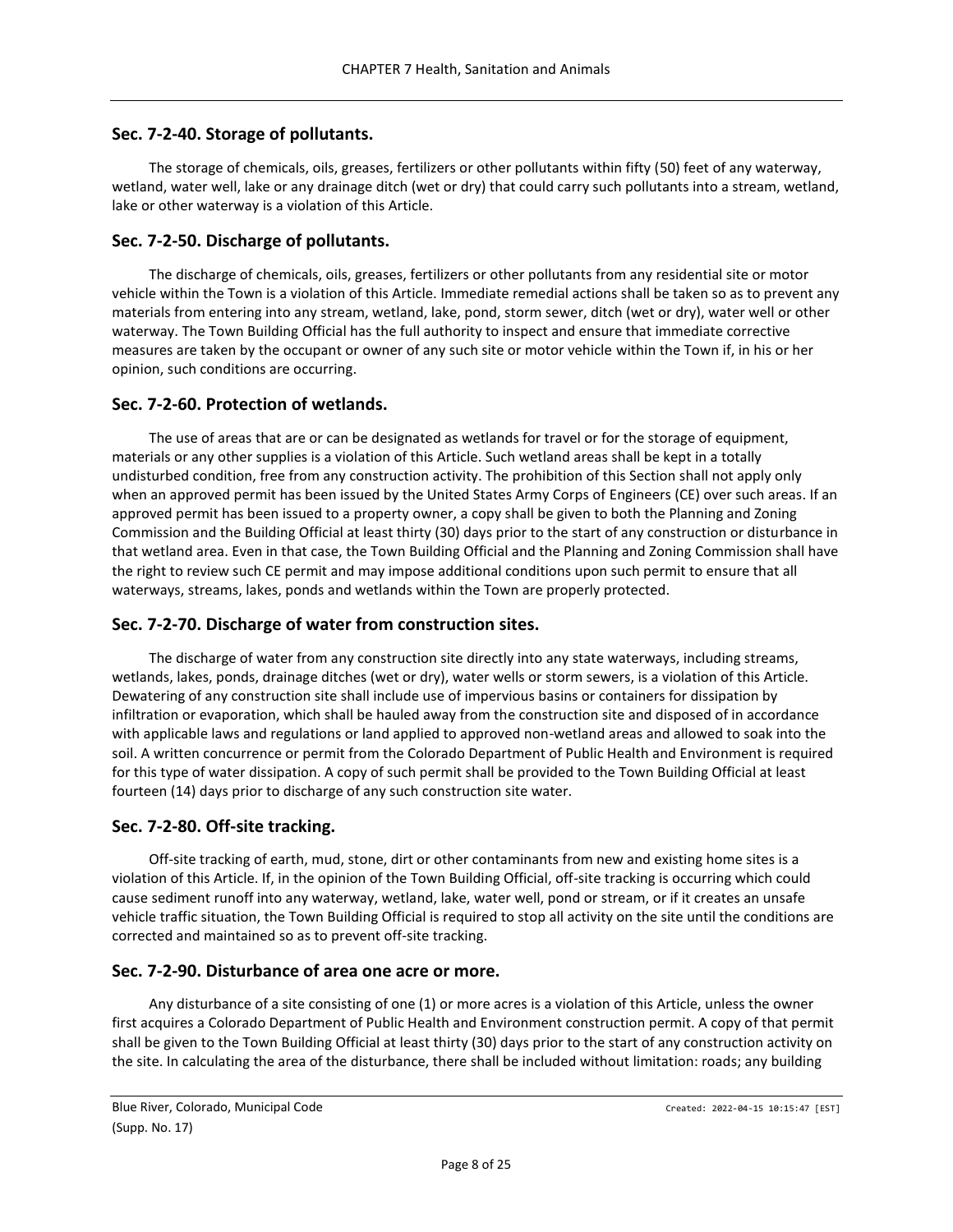<span id="page-8-0"></span>excavations; disturbance due to septic or sewage excavations for pits or pipelines; parking areas; storage areas for materials, including earth or rock; all other utility installations; and surface disturbances due to landscaping, tree removals and access roads.

# *ARTICLE III Reserved*

# *ARTICLE IV Weeds and Brush*

# <span id="page-8-2"></span><span id="page-8-1"></span>**Sec. 7-4-10. Local Noxious Weed Management Advisory Board.**

The Board of Trustees shall appoint a Local Noxious Weed Management Advisory Board of at least one (1) and up to five (5) members, which members shall be residents of the Town and may also be members of the Town Board of Trustees. Such Local Noxious Weed Management Advisory Board shall have the duties and responsibilities as provided by Section 35-5.5-107, C.R.S., as may be amended from time to time.

(Ord. No. 2020-04, § 1, 2-18-2020)

- Editor's note(s)—Ord. No. 2020-04, § 1, adopted February 18, 2020, in effect repealed § 7-4-10 and enacted a new section, as set out herein. The former section pertained to the designation of the undesirable plant management advisory commission and derived from Ord. 06-01 § 1, adopted 2006.
- *Editor's Note: Section 35-5.5-101, C.R.S., establishes the requirements for undesirable plant management in the State.*

## <span id="page-8-3"></span>**Sec. 7-4-20. Declaration of nuisance.**

Any weeds or brush found growing in any lot or tract of land in the Town are hereby declared to be a nuisance, and it is unlawful to permit any such weeds or brush to grow or remain in any such place.

### <span id="page-8-4"></span>**Sec. 7-4-30. Duty of property owner to cut.**

It shall be the duty of each and every person owning, occupying or possessing any lots, tracts or parcels of land within the Town to cut to the ground all weeds and brush when said weeds and brush grow to a height of twelve (12) inches or more.

# <span id="page-8-5"></span>**Sec. 7-4-40. Removal from Town.**

<span id="page-8-6"></span>All weeds and brush cut in accordance with Section 7-4-30 hereof shall, immediately upon being cut, be removed from the Town or otherwise entirely destroyed by the owner of the lot upon which the weeds and brush have been cut.

# *ARTICLE V Trees*

# *Division 1 General Provisions*

# <span id="page-8-8"></span><span id="page-8-7"></span>**Sec. 7-5-10. Prohibited trees.**

(a) It is unlawful and deemed a nuisance to sell or import into the Town or plant or cause to be planted within the Town limits any female box-elder tree (*Acer negundo*), female cottonwood trees (*Populus spices*), Siberian elm (*Ulmus pumila*) or other undesirable plants as designated by ordinance upon any property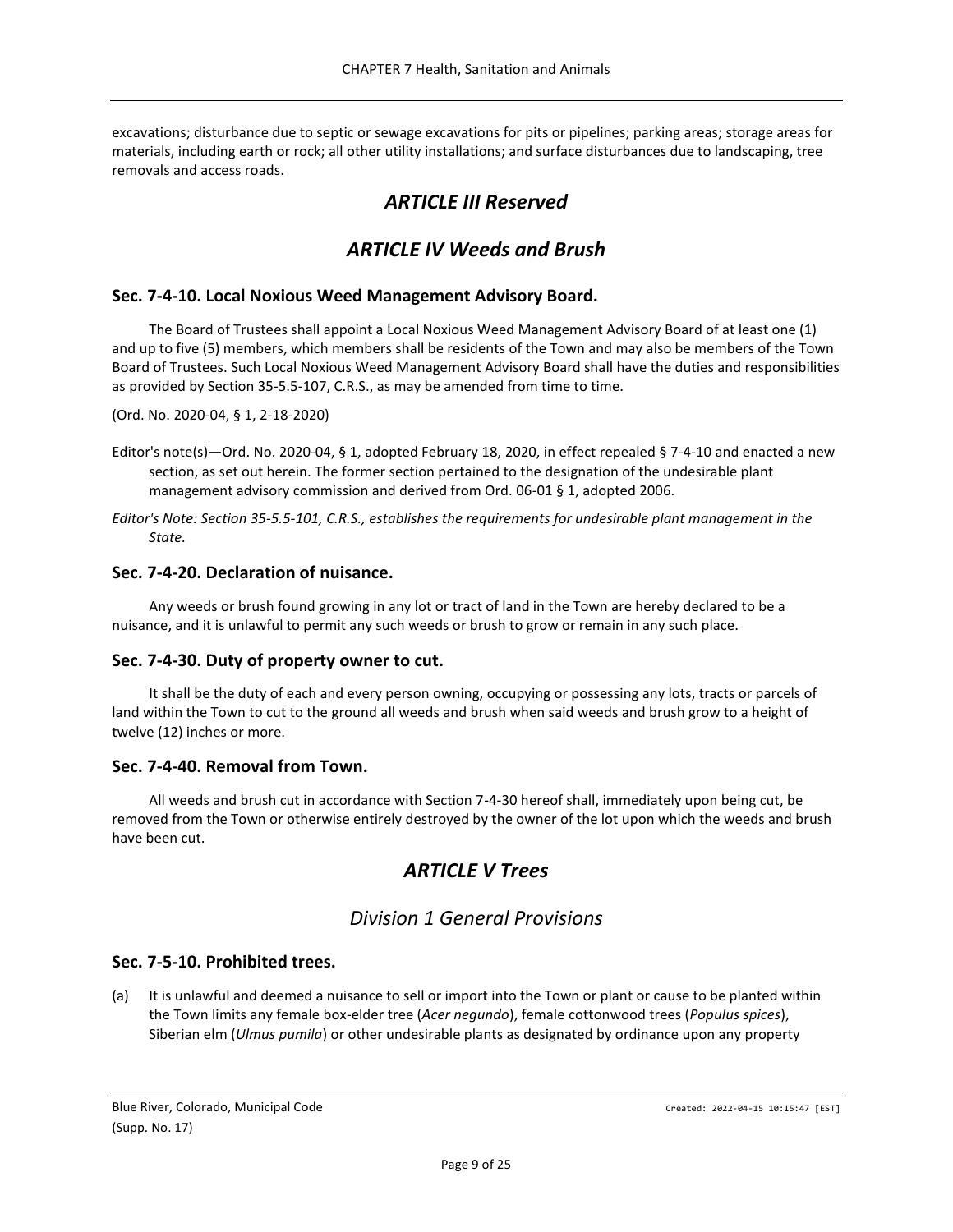within the Town, and the planting or setting out of these certain plants is declared to be a menace to public health, safety and welfare and a public nuisance.

- (b) The owner of any property within the Town, upon which any tree listed in Subsection (a) above has been planted after the effective date of the ordinance codified herein, shall cut and remove such tree from his or her property after being given two (2) days' written notice to do so by the Town.
- (c) In case of the failure of any owner of such property to cut and remove such tree as required in Subsection (b) above, the Town shall cut and remove such tree.

(Ord. 06-01 §1, 2006)

# <span id="page-9-0"></span>**Sec. 7-5-20. Trees and limbs in public right-of-way.**

It shall be the duty of the owner of any property adjacent to the public right-of-way to remove any trees or limbs located in or above the public right-of-way when such trees or limbs constitute a danger to public safety. Such trees and limbs shall constitute a nuisance. For the purposes of this Section, a danger to public safety shall include all trees and limbs which hinder visibility or which may otherwise affect public health, safety and welfare, and trees and limbs which present a structural defect which may cause the tree or limb to fall on a person or on property of value.

# <span id="page-9-1"></span>**Sec. 7-5-30. Control of trees and shrubs.**

- (a) Trees, shrubs and other vegetation which are dead, broken, diseased or infested by insects so as to endanger the well-being of other trees, shrubs or vegetation or constitute a potential threat or hazard to people or property within the Town are hereby declared a nuisance.
- (b) The Town may give written notice to the owner or occupant of any property abutting Town rights-of-way or other public property to abate any condition deemed unsafe caused by trees and other vegetation overhanging or projecting from such abutting property and onto or over such rights-of-way or other public property with such unsafe condition. The Town may correct any such unsafe condition immediately upon the expiration of the notice period specified in the notice of abatement.

<span id="page-9-2"></span>(Ord. 06-01 §1, 2006; Ord. 09-05 §§1, 2, 2009)

# *Division 2 Forest Management*

# <span id="page-9-3"></span>**Sec. 7-5-110. Purpose.**

The purpose of this Division is to preserve the rural mountain character of the Town by minimizing the removal of live trees while protecting the life and property of the residents of the Town by establishing minimum wildfire mitigation standards. The provisions hereof are intended to aid in the prevention and suppression of fires and to lessen the hazards to structures from wildfires as well as the hazards to wildland from structure fires.

# <span id="page-9-4"></span>**Sec. 7-5-120. Definitions.**

As used in this Article, the following words or phrases shall have the meanings ascribed below:

*Tree crown* means the needle- or leaf-bearing part of a tree. The crown edge is the tree's drip edge. (See Figure 7-1 below.)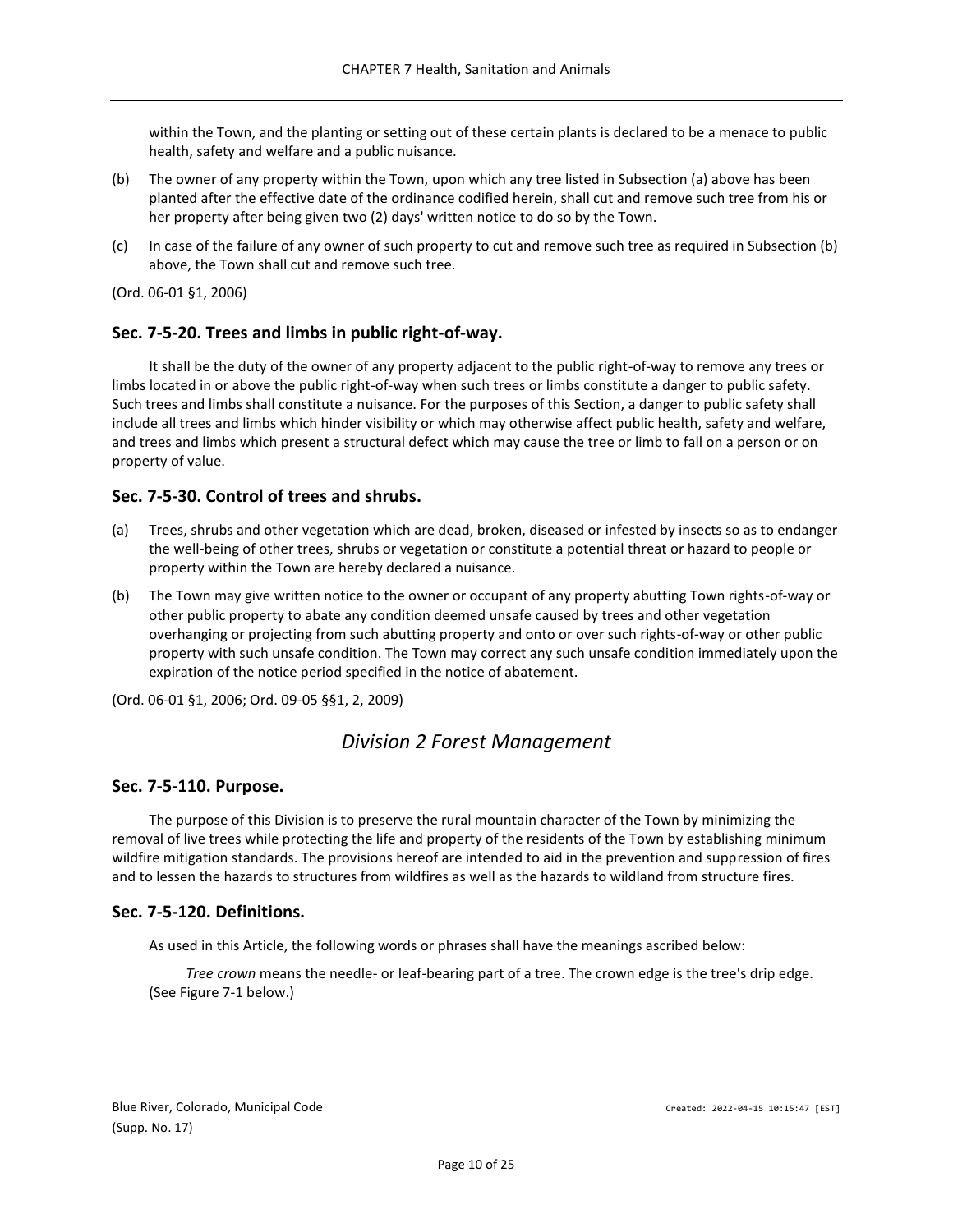



Note: X = crown spacing, Y = stem spacing. Do not measure between stems for crown; measure between the edges of tree crowns.

*Zones 1, 2 and 3, defensible space*,means a designated area surrounding a building or buildings, subject to approved fuel modification measures, intended to reduce fire spread potential between the structure and wildland. *Zone 1* is the area extending thirty (30) feet from the outside combustible plane of a structure, including decks, porches and other attached components of the structure. *Zone 2* is a transition area between Zone 1 and Zone 3. The size of Zone 2 depends on the slope of the ground where the structure is built (see Figure 7-2). Zone 2 typically extends seventy-five (75) feet to one hundred twenty-five (125) feet from the structure. Figure 7-3 details the recommended dimensions based on uphill and downhill slope. Trees in Zone 2 should be thinned to appropriate spacing as calculated from the table in Figure 7-4. Tree branches should be pruned to a height of one (1) foot but no more than one-third (⅓) the height of the tree. *Zone 3* is the balance of the property area which extends from the edge of the Zone 2 defensible space to the property boundaries. Copies of Figures 7-2 and 7-3 are available in the Town Clerk's office.

**Figure 7-4**

(Prior code 3-9-2; Ord. 08-02 §1, 2008)

### <span id="page-10-0"></span>**Sec. 7-5-130. Tree removal prohibited.**

Trees shall not be removed within the Town except as follows:

(1) Land occupancy. Actual land occupied for buildings, plus a space adjacent to the perimeter thereof, comprised of three (3) zones. Zone 1 is the area extending thirty (30) feet from the outside combustible plane of a structure, including decks, porches and other attached components of the structure. Zone 2 is the area extending from the outside perimeter of Zone 1 for a distance calculated using the scale in Figure 7-3. Zone 3 is the balance of the property area extending from the edge of Zone 2 to the property boundaries. Trees may be thinned to a spacing as calculated from the table in Figure 7-4. Removal of trees from Zone 1, Zone 2 or Zone 3 is permitted only pursuant to the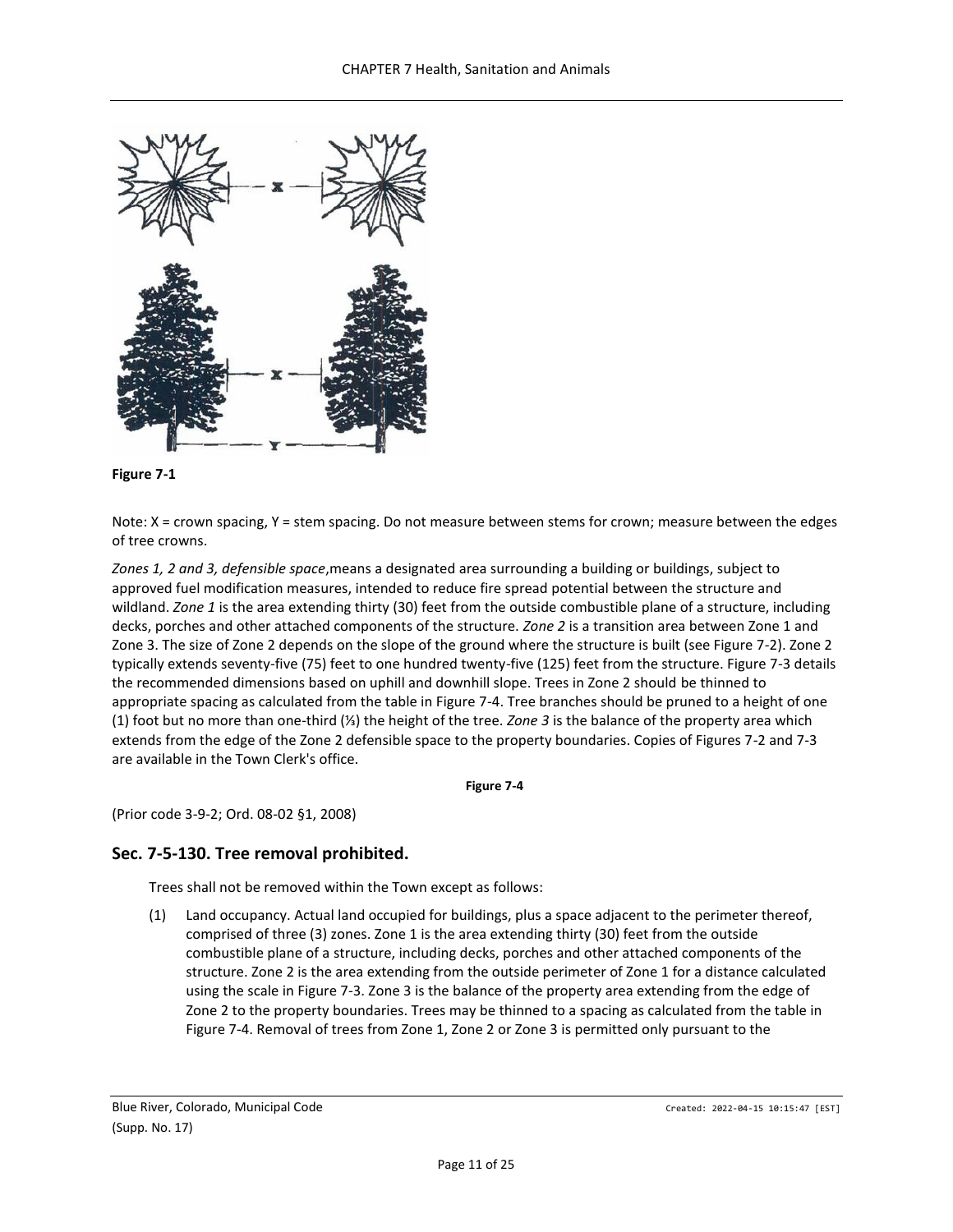determination by the Board of Trustees or its designated representative that such removal is consistent with the policy of this Article and the issuance of a permit.

- (2) Residential lots and off-street parking. On residential lots, trees may be removed, pursuant to the determination by the Board of Trustees or its designated representative that such removal is consistent with the policy of this Article and the issuance of a permit, for one (1) entrance driveway. The total width of the area from which trees can be removed for a driveway, including any snow storage area, shall not exceed thirty (30) feet, and an off-street parking area not more than one-third (⅓) the size of the total floor area of the principal building on each lot.
- (3) Recreational areas. Trees may be removed to create a recreational area not to exceed ten percent (10%) of the total area of the lot pursuant to the determination by the Board of Trustees or its designated representative that such removal is consistent with the policy of this Article and the issuance of a permit.
- (4) Landscaping. If the owner of a lot provides evidence to the Board of Trustees or its designated representative of the necessity for removal of trees for reasons other than set forth hereinabove, including but not limited to landscaping, thinning and wildfire mitigation, trees may be removed for reasons approved by the Board of Trustees.
- (5) Other removal of trees. Diseased or dead trees, trees damaged by natural causes, trees designated for removal described in a forest management plan and trees which interfere with utility lines may be removed pursuant to the determination by the Board of Trustees or its designated representative that such removal is consistent with the policy of this Article and issuance of a permit.

# <span id="page-11-0"></span>**Sec. 7-5-140. New construction.**

Any building or other structure for which a certificate of occupancy was issued after the effective date of the ordinance codified herein shall conform with the requirements of Paragraph 7-5-130(1) above, including creation of a Zone 1, a Zone 2 and a Zone 3, except as modified by permit issued by the Board of Trustees or its designated representative. Any modifications shall be based upon the topography of the lot, its proximity to wildland, tree density, surrounding conditions and similar considerations.

# <span id="page-11-1"></span>**Sec. 7-5-150. Defensible space regulation.**

All slash and flammable debris shall be removed from Zone 1, except as otherwise allowed by permit issued by the Board of Trustees, except that firewood may be stored as follows: up to ten (10) cubic feet unregulated.

# <span id="page-11-2"></span>**Sec. 7-5-160. Defensible space regulation (new construction).**

Any building or other structure for which a certificate of occupancy was issued after the effective date of the ordinance codified herein shall be subject to the following additional regulations:

- (1) Within Zone 1, all trees and shrubs located within thirty (30) feet of a building or other structure shall be removed, except that a tree or shrub may remain within the aforesaid thirty (30) feet of space, provided that the defensible space distance is measured from the tree's drip edge rather than the building plane (so that the tree is considered a part of or an extension of the structure), and provided that the defensible space distance is not limited by a property line.
- (2) Within Zone 2 and Zone 3, trees and shrubs over five (5) feet tall shall have an average crown spacing from tree to tree as calculated using table in Figure 7-4. However, groupings of trees are allowed, provided that all of the crowns in each group of trees are at least ten (10) feet from any structure, and provided that the overall average tree spacing within the defensible space is no less than a distance calculated using the table in Figure 7-4, except that: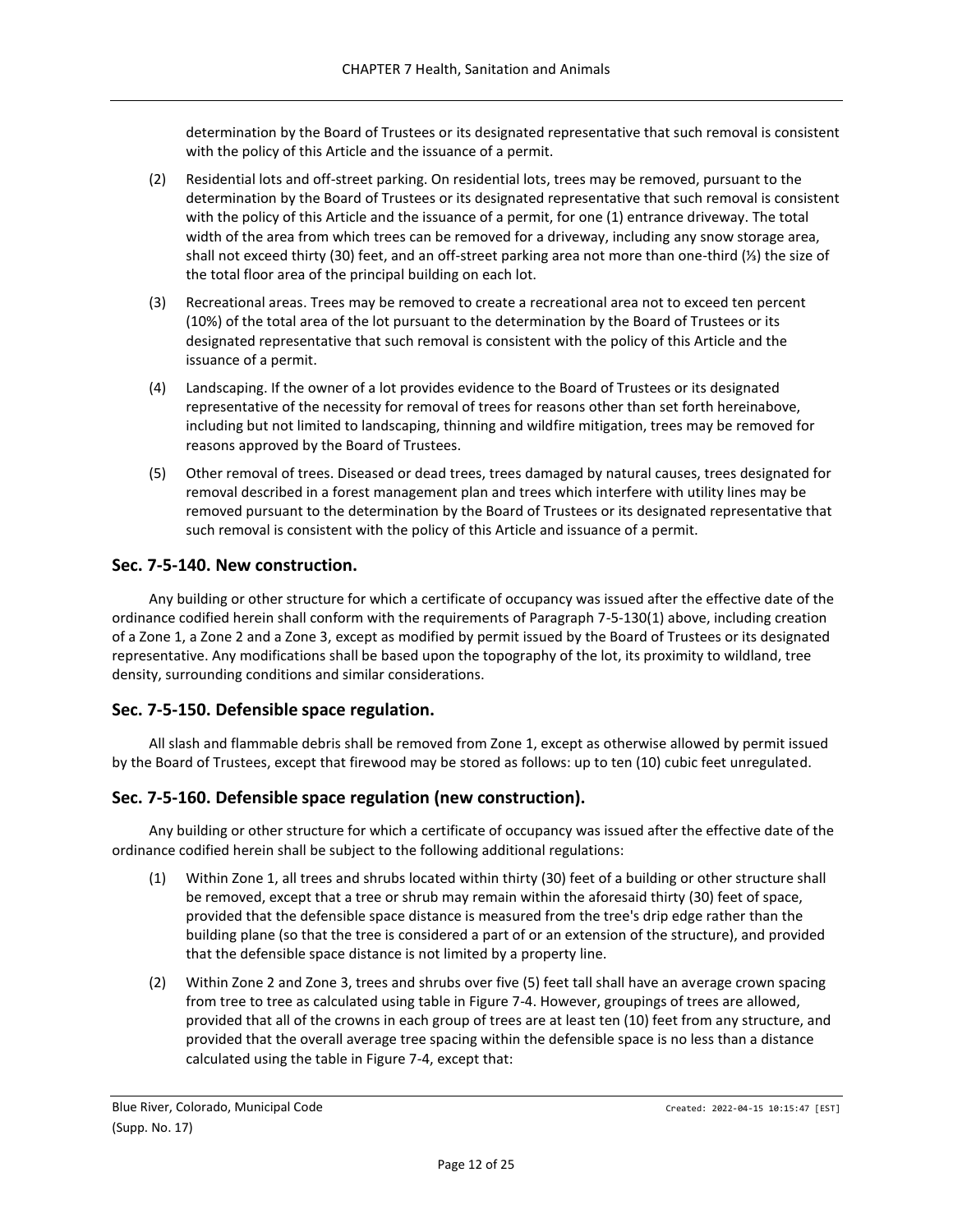- a. Aspen, narrow leaf cottonwoods, willows and other shrubs listed in Colorado State University publication 6.305, "Firewise Plant Materials," may be closer than ten (10) feet from a structure if allowed by permit issued by the Board of Trustees or its designated representative; and
- b. Closer spacing of any trees may be allowed by permit issued by the Board of Trustees or its designated representative upon determination that a ten-foot average spacing would put the remaining trees at undue risk of wind throw or snow breakage.
- (3) Trees remaining within Zone 2 and Zone 3 shall have their branches pruned to a height of fifteen (15) feet but not more than one-third (⅓) of the tree's height, except:
	- a. Aspen trees; and
	- b. Isolated spruce and fir trees that are at least ten (10) feet from any structure, measured from the tree's drip edge.

## <span id="page-12-0"></span>**Sec. 7-5-170. Permits and appeals.**

- (a) Any approval of the Board of Trustees or its designated representative required hereunder shall be limited to a definite term and shall be evidenced by a permit issued by the Town Clerk upon payment of a fee of twenty-five dollars (\$25.00). Application for a tree removal permit shall include:
	- (1) A written statement describing the reason for and scope of the request;
	- (2) The location and ownership of the property; and
	- (3) A simple site map indicating the approximate location of the trees to be removed relative to the structures and the property lines.

Trees to be removed must be tagged with orange or red flagging tape. Upon inspection of the property and the tagged trees, a permit may be issued upon a determination by the Board of Trustees that the request is consistent with the policy of this Chapter.

(b) In the event an application hereunder is denied by the designated representative of the Board of Trustees, an appeal of such denial to the Board of Trustees may be taken by delivery of a notice of appeal to the Town Clerk within ten (10) days of such denial. Any appeal shall be heard by the Board of Trustees de novo.

(Prior code 3-9-7)

### <span id="page-12-1"></span>**Sec. 7-5-180. Penalties for violation.**

It is unlawful for any person to remove trees or otherwise to maintain any lot within the Town in violation of the provisions of this Chapter. Any person found guilty of a violation shall be sentenced in accordance with the provisions of Section 1-4-20 of this Code. Each tree removed in violation of this Chapter shall be considered a separate offense. The Municipal Judge shall require as restitution that all trees illegally removed be replaced with trees of like size and variety. If the exact size and variety of trees for replacement are not available, the largest trees available with a total basal area which equals or exceeds the total basal area of the trees removed must be planted. All trees planted in replacement of illegally removed trees pursuant hereto must be maintained in good health for five (5) years (Prior code 3-9-8)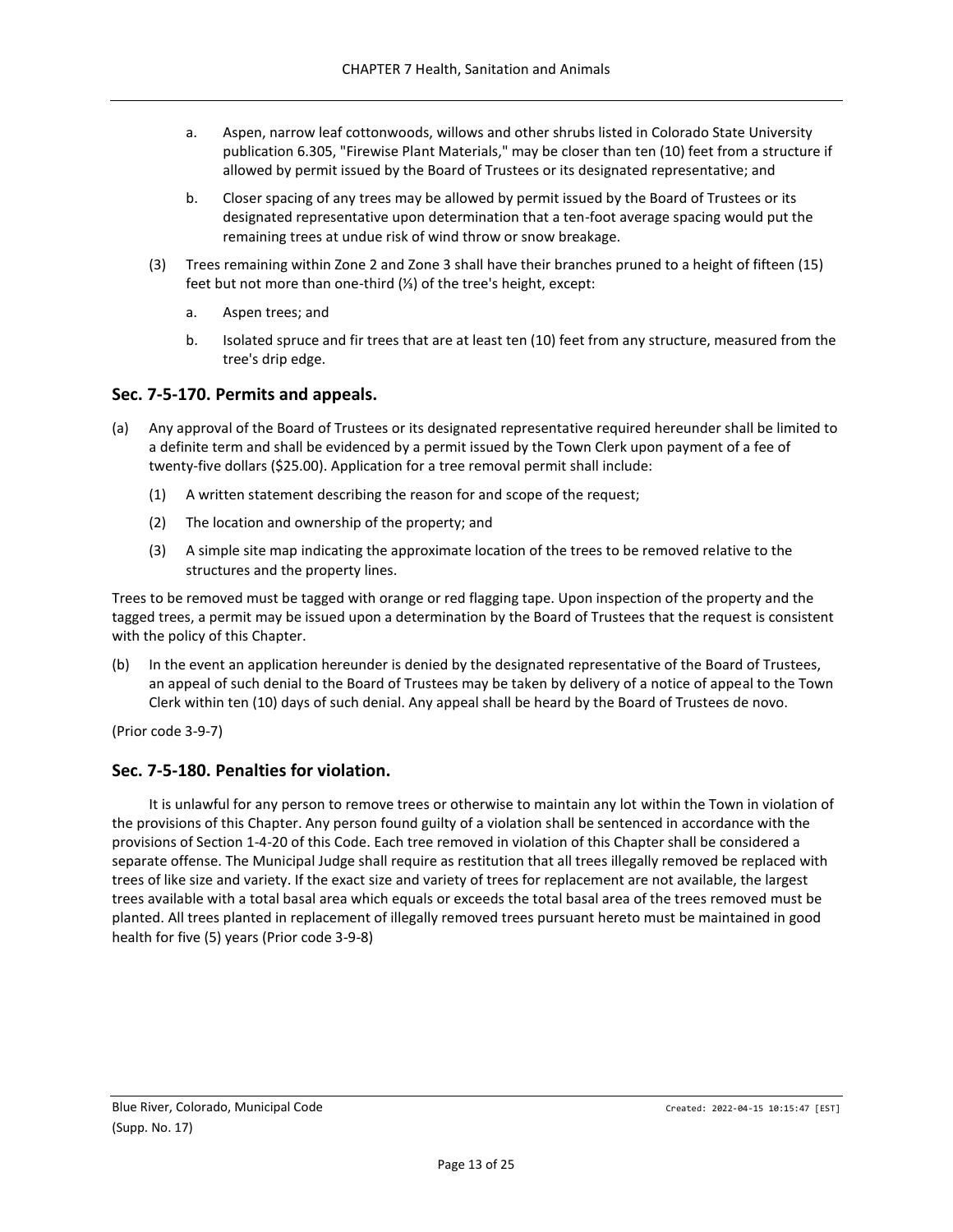# *ARTICLE VI Animal Regulations*

# *Division 1 Animal Control and Licensing*

# <span id="page-13-2"></span><span id="page-13-1"></span><span id="page-13-0"></span>**Sec. 7-6-10. Short title.**

This Article shall be known and cited as the "Animal Control and Licensing Regulations." When citing the provisions of this Article in any summons, subpoena or summons and complaint, it shall be sufficient to make reference to Chapter 7, Article VI, Division 1 of this Municipal Code or "the Animal Control and Licensing Regulations." (Ord. 12-03 §1, 2012)

# <span id="page-13-3"></span>**Sec. 7-6-20. Animal control and licensing regulations adopted by reference.**

The following code, as hereinafter amended, is hereby adopted by reference: The Summit County Animal Control and Licensing Regulations of 2013, as adopted by Resolution No. 2013-57, adopted by the Board of County Commissioners on August 27, 2013, as from time to time amended.

(Ord. 12-03 §1, 2012; Ord. No. 2021-10, § 2, 11-30-2021)

Editor's note(s)—Ord. No. 2021-10, § 2, adopted November 30, 2021, amended § 7-6-20 and in so doing changed the title of said section from standard code adopted by reference to read as set out herein.

## <span id="page-13-4"></span>**Sec. 7-6-30. Amendments.**

Additions, deletions, amendments and changes to the Summit County Animal Control and Licensing Regulations of 2013, as adopted by reference pursuant to Section 7-6-20, are hereby adopted as follows:

- (1) Section 1, "Board of County Commissioners" is changed to "Board of Trustees."
- (2) Section 2, paragraph 2.3, the definition of "Animal Control" is amended to read as follows: "means the personnel and equipment of the Summit County Animal Control and Shelter Division of the Summit County Sheriff's Office assigned primarily to duties related to the enforcement of these Regulations. Regular officers of the Town of Blue River Police Department may perform any of the functions of Animal Control."
- (3) Section 2, paragraph 2.6, the definition of "Physical Control" is amended to read as follows: "means control of an Animal by means of a tether, or a leash, attached to the Animal and held by a responsible person; voice command control and within ten (10) feet of a responsible person; or, confinement within a locked vehicle or locked enclosure sufficient to prevent the Animal from escaping or making contact with other persons or Animals."
- (4) Section 3, the location of "Summit County" is changed to "Town of Blue River."
- (5) Section 4, in the first sentence, "Summit County" is changed to "Town of Blue River."
- (6) Section 5, in the first sentence, "Summit County" is changed to "Town of Blue River."
- (7) Section 6, is amended to read as follows:

*Failure to control a pet animal.* It shall be unlawful and considered a failure to Control a Pet Animal when:

• A Pet Animal is off the Owner's Premises without the presence of a person having Physical Control or Immediate Control as defined in these Regulations.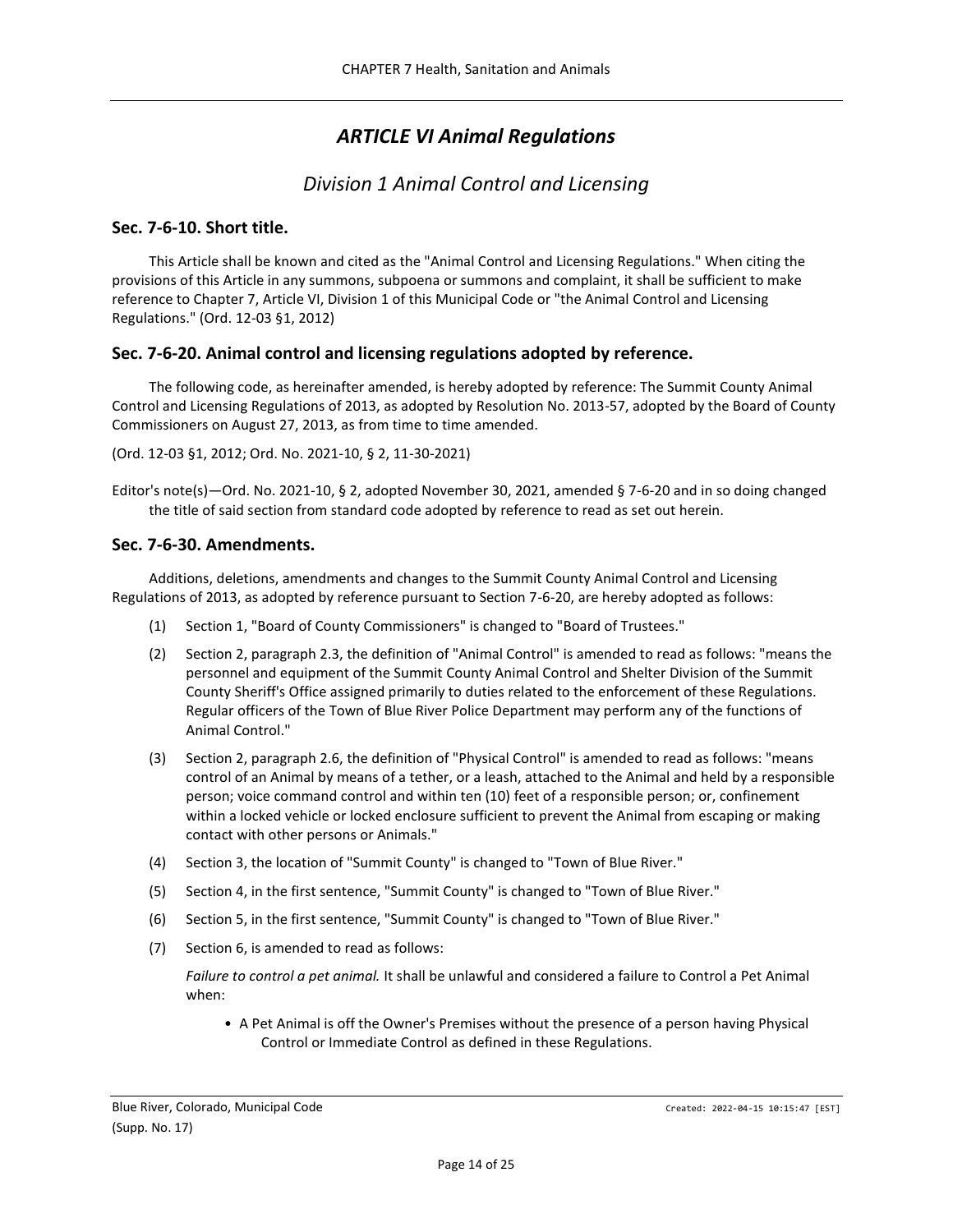- A Pet Animal becomes a hazard or causes damage to any person or property;
- A Pet Animal is Tethered upon any public or private property without the permission of the person owning, leasing, or otherwise controlling the property in question;
- Any Pet Animal reaches past the perimeter of the Owner's Premises with its teeth or claws causing Bodily Injury or property damage to another being deemed a "vicious animal;"
- Any Pet Animal reaches past the perimeter of the Owner's Premises without the presence of a person having physical control or within ten (10) feet of a person having voice command shall be deemed "animal at large;"
- A Pet Animal is allowed to defecate on public or private property and the Owner or responsible person does not remove the waste in a timely manner;
- A female Pet Animal, during estrus, is not under Physical Control, confined indoors or confined within a Secure Animal Enclosure;
- Any Pet Animal is kept or left in circumstances which constitute Mistreatment, Abandonment or in any circumstance requiring Protective Custody; or
- Any Pet Animal is otherwise determined to be a Public Nuisance.
- (8) Section 10.2, is amended to read as follows:

When an Animal has been designated by an Animal Control Officer as a Dangerous or a Potentially Dangerous Animal, the Owner has the right to request an administrative hearing to show cause as to why the animal should not be considered a Dangerous or Potentially Dangerous Animal. Such request must be made in writing within 30 days after the designation. The burden of proof shall be on the Owner to demonstrate that the behavior of the animal does not support the designation of Dangerous or Potentially Dangerous. The Board of Trustees or its designee shall preside at such hearing. Written requests must be made in writing and submitted by mail or personal delivery to: The Blue River Board of Trustees, Attn: Blue River Town Attorney, P.O. Box 1784, Breckenridge, CO 80424.

- (9) Sections 15, 17, 18, 23, 28, and Schedule A are deleted.
- (10) Section 29 is amended to read as follows: "All fines and forfeitures for violation of the Animal Control and Licensing Regulations shall be deposited in accordance with procedures as approved by the Town Treasurer, and all moneys collected by the County for licenses or other related costs shall be deposited in accordance with procedures as approved by the County Treasurer upon receipt."

(Ord. 12-03 §1, 2012; Ord. 13-05 §1, 2013; Ord. No. 17-02, § 1, 5-16-2017; Ord. No. 2021-10, § 2, 11-30-2021)

### <span id="page-14-0"></span>**Sec. 7-6-40. Violations and penalties.**

Any person convicted of violating any of the provisions of the Animal Control and Licensing Regulations shall be punished by a fine as hereinafter provided; provided that each separate act in violation of the provisions of the Animal Control and Licensing Regulations, or each and every day or portion thereof during which any separate act in violation of this Article is committed, continued or permitted, shall be deemed a separate offense. The following fines shall apply to any such violation and shall be levied either through the penalty assessment procedure of C.M.C.R. Rule 210(b)(4), or by the Municipal Court after conviction, in which case the Municipal Court shall also assess the appropriate court costs:

(1) For all violations not involving a dangerous or potentially dangerous animal:

| First offense            | \$50.00 |
|--------------------------|---------|
| Second offense within 18 | 100.00  |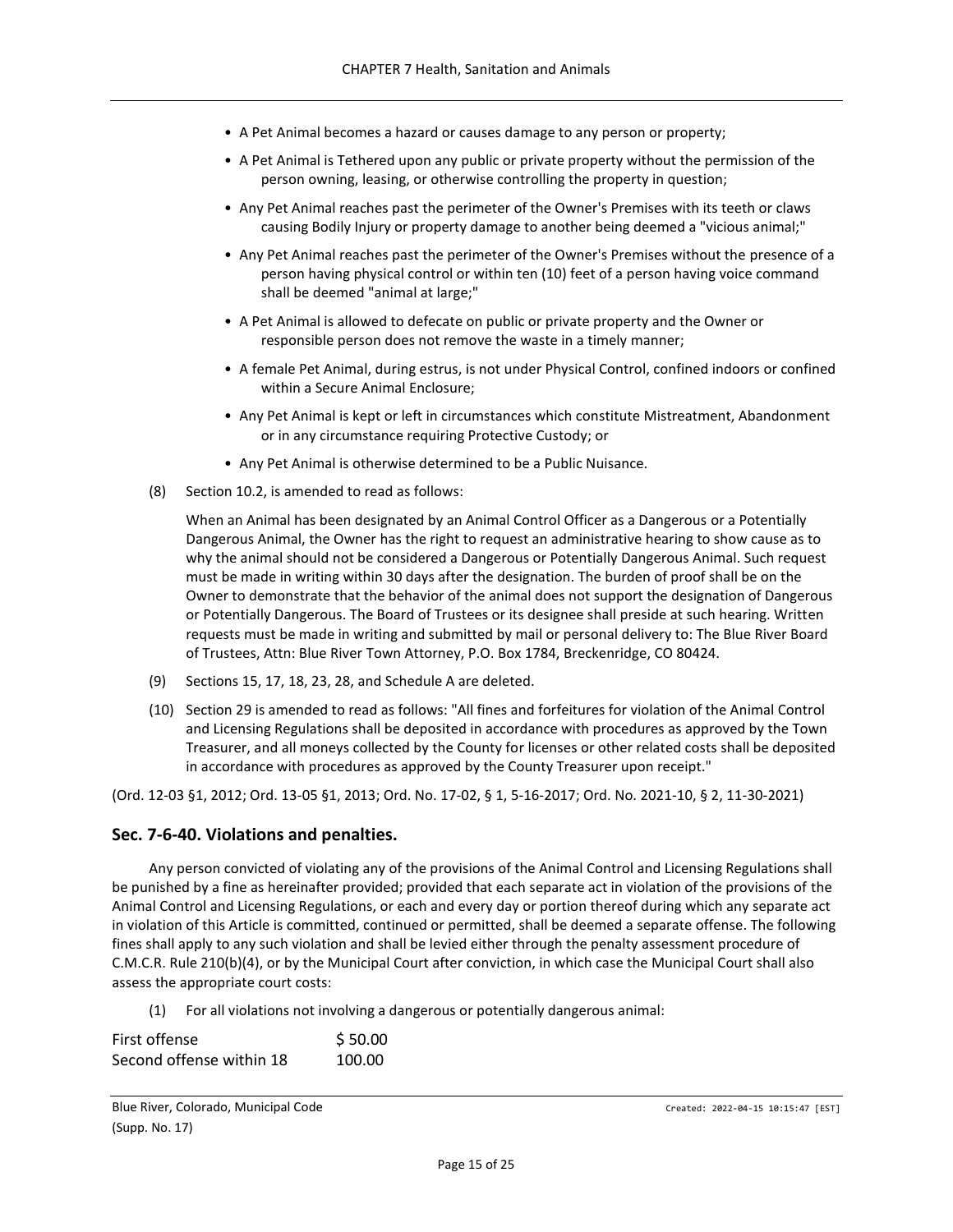months Subsequent offense within 18 200.00 months

(2) For all violations involving potentially dangerous animal violations:

| First offense                    | \$150.00          |
|----------------------------------|-------------------|
| Second offense                   | 300.00            |
| within 18 months                 |                   |
| Subsequent                       | Mandatory court   |
| offense within 18 appearance and |                   |
| months                           | mandatory minimum |
|                                  | fine of \$500.00  |

(3) For all violations involving a charge of habitual offender, failing to redeem for an animal, failure to pay fines or fees or threatening of livestock or wildlife:

| Any     | Mandatory court              |
|---------|------------------------------|
| offense | appearance and               |
|         | mandatory minimum fine       |
|         | upon                         |
|         | conviction of \$300.00, plus |
|         | associated costs and         |
|         | restitution                  |

(4) For all violations and subsequent conviction of failure to confine a dangerous animal:

| Any     | Mandatory court                                                             |
|---------|-----------------------------------------------------------------------------|
| offense | appearance and<br>mandatory minimum fine                                    |
|         | upon<br>conviction of \$500.00, plus<br>associated costs and<br>restitution |

<span id="page-15-0"></span>The above-stated fines are minimum penalties, and all violations are subject to the general fine and imprisonment provisions of Section 1-4-20 of this Code.

# *Division 2 Wildlife Protection*

# <span id="page-15-1"></span>**Sec. 7-6-110. Definitions.**

The definitions and terms used in this Chapter, unless the context otherwise indicates, are herewith defined as follows: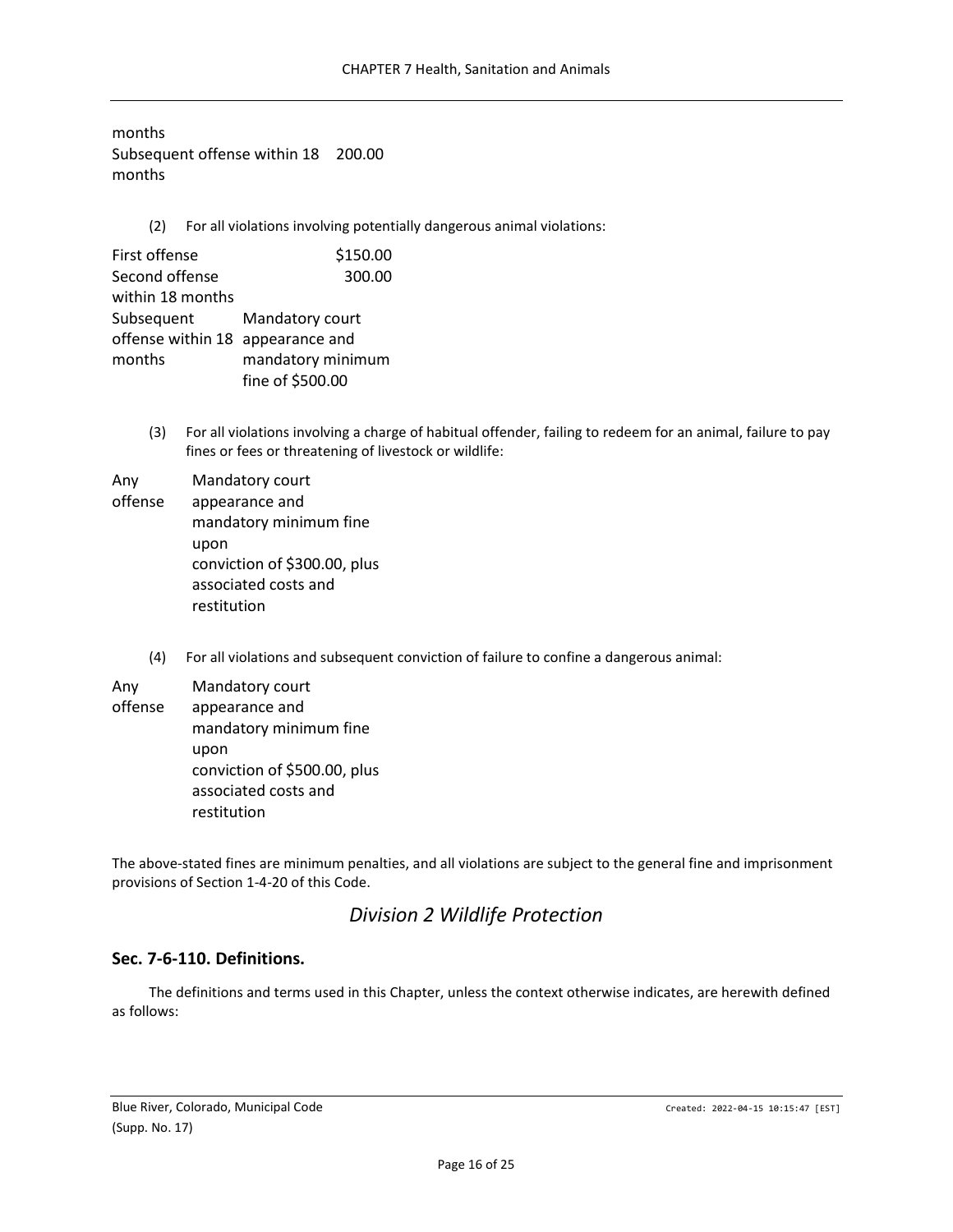*Wildlife* means any medium-to-large nondomestic mammal indigenous to the Town, including but not limited to black bears, mule deer, elk, raccoons, coyotes, beavers, skunks, badgers, bobcats, mountain lions, porcupines and foxes.

*Wildlife-resistant refuse container* means a fully enclosed metal or plastic container or dumpster with a metal or plastic lid. The lid must have a latching mechanism, which prevents access to the contents by wildlife. Wildlife-resistant refuse containers must be approved by the Chief of Police.

## <span id="page-16-0"></span>**Sec. 7-6-120. Maintenance and operation of wildlife-resistant refuse containers.**

- (a) Wildlife-resistant refuse containers must be kept closed and secure when refuse is not being deposited.
- (b) If a container is damaged, allowing access by bears or other wildlife, repairs must be made within twentyfour (24) hours after written notification by the Chief of Police.

(Prior code 3-8-3; Ord. No. 19-01, §§ 2, 5, 6-18-2019)

### <span id="page-16-1"></span>**Sec. 7-6-130. Residential refuse disposal.**

- (a) Residents unable to keep their refuse container inside the home, garage, building or shed shall store their refuse in a wildlife-resistant refuse container or a refuse container enclosure approved by the Chief of Police. All containers that receive refuse edible by wildlife must be secured inside the home, garage, building or shed. Finally, any refuse container enclosure shall be attached to an existing structure, which structure must first be reviewed and approved by the Board of Trustees.
- (b) Residents, tenants, renters, lessors or occupiers of property within the Town with curbside pickup shall place their refuse containers at the curb only on the day of pickup. After pickup, the containers must be resecured inside the home, garage, building or shed by 6:00 p.m.

(Prior code 3-8-4; Ord. No. 19-01, §§ 2, 5, 6-18-2019)

### <span id="page-16-2"></span>**Sec. 7-6-140. Construction site refuse disposal.**

All construction sites must have a designated container that receives refuse edible by wildlife, in addition to a separate container for nonedible items only. The designated container containing edible items shall be either a wildlife-resistant refuse container, or a container that is emptied at the end of each workday and then securely stored inside a trailer or other building, and kept inside such structures, except on the days of collection, when such containers may be placed outside for pickup.

# <span id="page-16-3"></span>**Sec. 7-6-150. Feeding of wildlife.**

- (a) No person shall knowingly leave or store any refuse, food product, pet food, grain or salt in a manner which would constitute a lure, attraction or enticement of wildlife.
- (b) Birdfeeders are allowed. However, between the dates of April 15 and November 15, all feeders must be suspended on a cable or other device so that they are inaccessible to bears, and the area below the feeders must be kept free from the accumulation of seed debris.

(Prior code 3-8-6)

# <span id="page-16-4"></span>**Sec. 7-6-160. Interference with Animal Control Officer (Chief of Police).**

No person shall interfere with, molest, hinder or impede the Chief of Police in the discharge of his or her duties as herein prescribed, or to violate any of the provisions of this Chapter.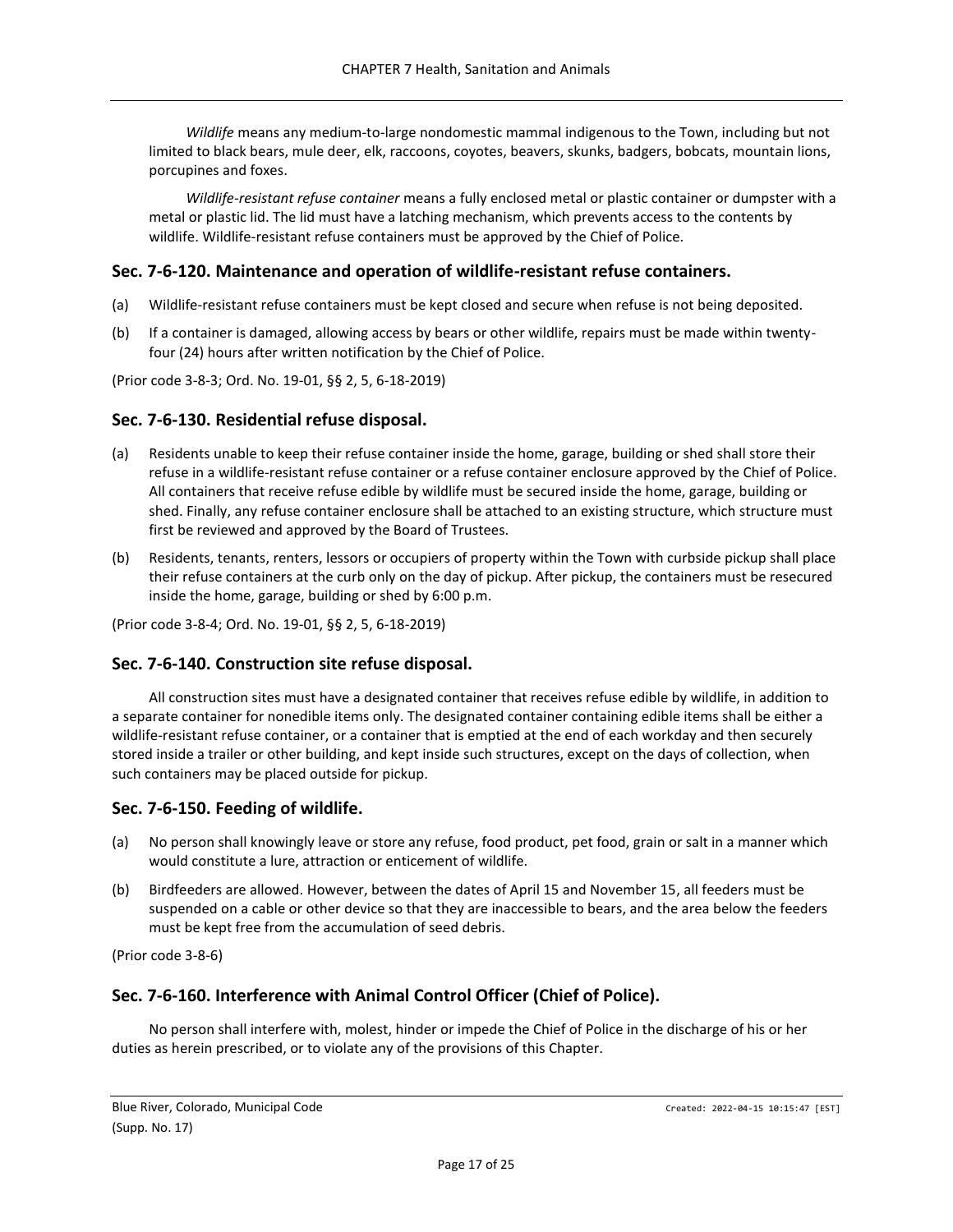### <span id="page-17-0"></span>**Sec. 7-6-170. Enforcement.**

The Chief of Police shall have the power to issue summonses and complaints for violations of this Chapter, as well as to issue warning notices to persons in violation of the provisions of this Chapter.

#### <span id="page-17-1"></span>**Sec. 7-6-180. Compliance required and time period.**

Any refuse container shall be brought into conformity with the wildlife protection provisions of this Chapter within a period not to exceed sixty (60) days from the effective date hereof. Upon application to the Chief of Police and showing a hardship by any owner of a refuse container required to comply with this Chapter, the Chief of Police may grant an extension, for a reasonable period of time, in which to comply with the provisions of this Chapter.

#### <span id="page-17-2"></span>**Sec. 7-6-190. Penalty assessment.**

The following penalty assessments are declared to be mandatory and minimum:

(1) Maintenance of wildlife-resistant refuse containers (Section 7-6-120 of this Chapter):

```
First offense within one 
year 
                           $ 50.00 
Second offense within one 
250.00 
year 
Third offense within one 
year 
                           Summons
```
(2) Residential refuse disposal (Section 7-6-130 of this Chapter):

First offense within one year \$ 50.00 Second offense within one 250.00 year Third offense within one Summons year

(3) Construction site refuse disposal (Section 7-6-140 of this Chapter):

First offense within one year \$ 250.00 Second offense within one 500.00 year Third offense within one year Summons

(4) Feeding of wildlife (Section 7-6-150 of this Chapter):

First offense within one year \$ 250.00 Second offense within one 500.00

Blue River, Colorado, Municipal Code Created: 2022-04-15 10:15:47 [EST] (Supp. No. 17)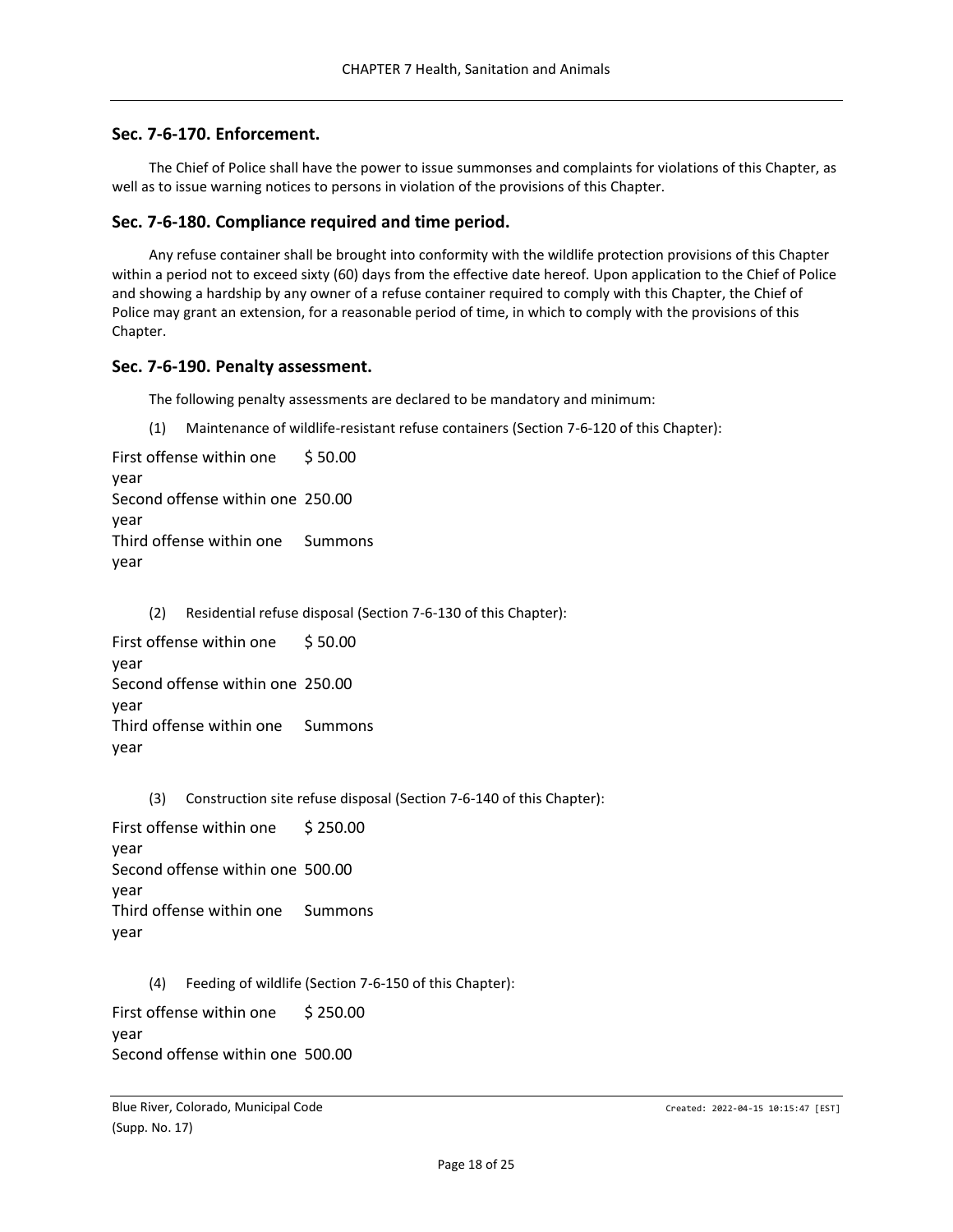year Third offense within one year Summons

<span id="page-18-0"></span>(Prior code 3-8-10)

# *ARTICLE VII Open Burning<sup>1</sup>*

## <span id="page-18-1"></span>**Sec. 7-7-10. Purpose.**

In view of the unique natural surroundings which exist in the Town and in view of the unusual fire danger that exists and threatens the destruction of these unique surroundings, the provisions contained in this Article are enacted to generally prohibit open burning and fires within the Town.

## <span id="page-18-2"></span>**Sec. 7-7-20. Fires restricted.**

- (a) There shall be no fires started or maintained, either purposely or accidentally, anywhere within the Town, except as specifically permitted herein.
- (b) The following fires are permitted:
	- (1) Fires within any residence or building within a properly constructed indoor fireplace which meets all existing state, county or local safety requirements.
	- (2) Fires in outdoor grills and barbecue pits, fire bowls and chimineas which have been approved by state, county or local fire officials and which are constructed and designed to prevent fires and hot coals from escaping.

(Prior code 3-3-2; Ord. No. 15-11, § 1, 10-20-2015)

### <span id="page-18-3"></span>**Sec. 7-7-30. Special permit requirements.**

- (a) Permit required. All fires not specifically permitted by Section 7-7-20 above are prohibited unless a special permit is obtained pursuant to the procedures outlined herein. It is unlawful to start or maintain, either purposely or accidentally, any fire, other than those permitted herein, without having received a special permit for the same.
- (b) Application for permit; approval or disapproval. An application or special fire permit shall be made in writing to the Red, White and Blue Fire Protection District, stating the location and purpose of such fire and a description of all safety and precautionary measures planned. Within ten (10) days from receipt of the application for special permit, the District shall give its written approval or disapproval of such application. A copy shall be on hand at Blue River Town Hall.

(Prior code 3-3-3; Ord. No. 15-09, § 1, 9-22-2015)

 $1$  See also Subsection 11-3-40(d) of this Code.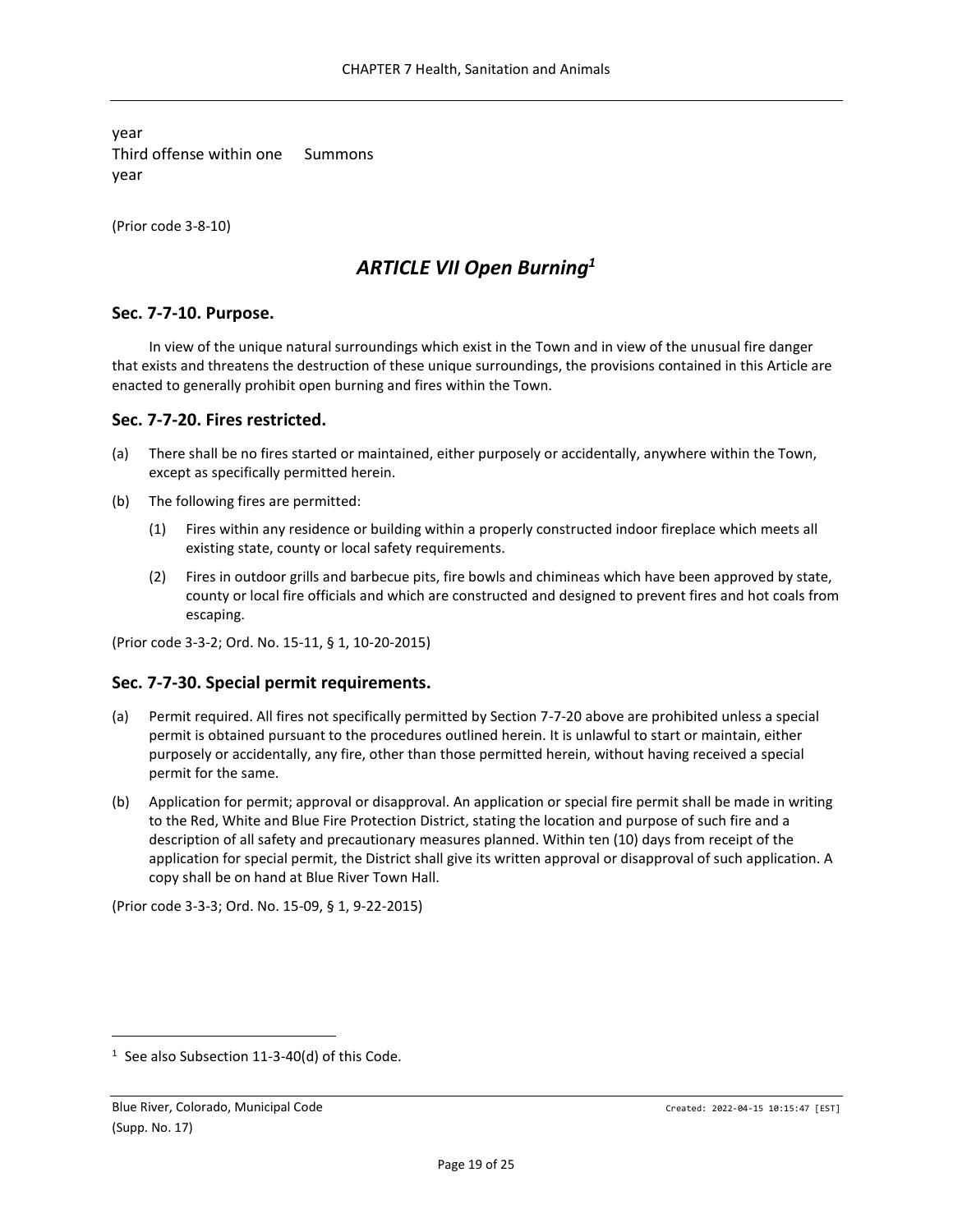## <span id="page-19-0"></span>**Sec. 7-7-40. Safety precautions.**

- (a) Any fires created within the Town, whether specifically permitted herein or created pursuant to a written special permit, shall be attended at all times, and adequate precautionary steps shall be taken to ensure that the fire can be immediately extinguished.
- (b) At a minimum, an adequate water supply or a properly functioning fire extinguisher shall be immediately available in such quantities as to assure that a fire can be immediately extinguished.
- (c) It is unlawful to leave a fire unattended, or to fail to take the safety precautions outlined herein, and both the party starting the fire and any person responsible for attending the fire are equally liable for a violation of this Chapter.

(Prior code 3-3-4)

### <span id="page-19-1"></span>**Sec. 7-7-50. Prohibited acts and conditions.**

- (a) Garbage and trash. There shall be no burning of garbage or trash of any kind within the Town.
- (b) Gasoline or kerosene containers. Other than properly installed propane tanks, all gasoline or kerosene containers or other similar combustibles are prohibited within the Town, except in approved containers.
- (c) Fireworks.
	- (1) Unless otherwise permitted as set forth below, the sale, use and possession of fireworks, including fireworks permitted by Section 12-28-101 et seq., C.R.S., is prohibited within the corporate limits of the Town.
	- (2) The Board of Trustees may allow the use of permitted fireworks within the corporate limits of the Town upon such terms and conditions as the Board of Trustees may determine, including but not limited to:
		- a. Limitations as to time;
		- b. Limitations as to location;
		- c. Provision of evidence of insurance and/or surety in an amount to be determined by the Board of Trustees on a case-by-case basis;
		- d. Payment of a permit fee in an amount to be determined by the Board of Trustees on a case-bycase basis;
		- e. Such other terms and conditions as the Board of Trustees may impose on a case-by-case basis.

(Prior code 3-3-5)

# <span id="page-19-2"></span>**Sec. 7-7-60. Presumptions.**

- (a) If any grass, brush or forest fire of any kind results from a violation of this Chapter, there shall be a presumption that the fire was unattended and in violation of this Chapter and that the owner of the property where the fire is determined to have originated shall be liable.
- (b) It shall be the obligation of the owner of real property within the Town to provide immediate notice to any tenants or other occupants of that real property of the existence of any emergency declared pursuant to Section 7-7-80 below or declared by any authorized official of the County or the State.

(Prior code 3-3-6; Ord. 12-06 §1, 2012)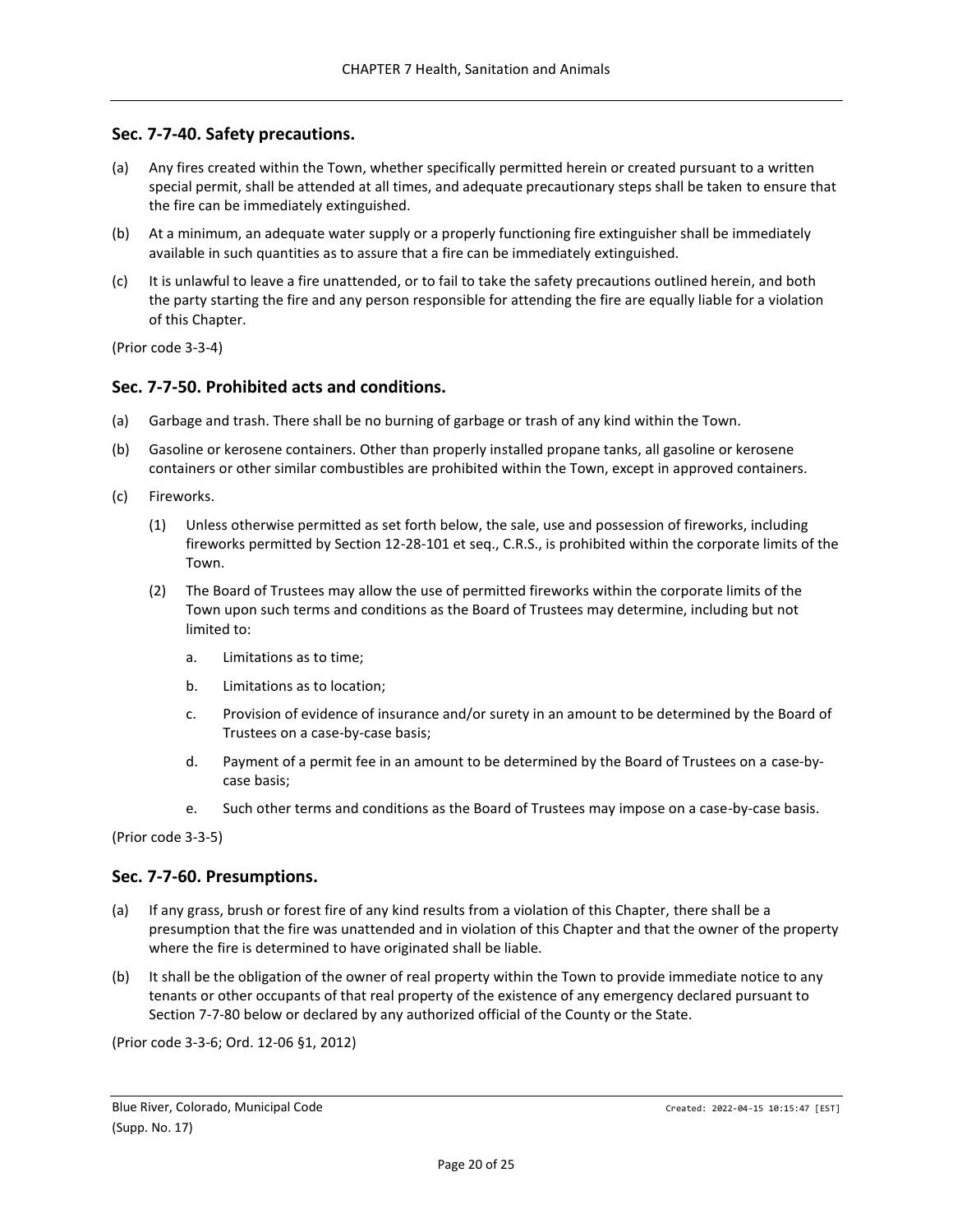### <span id="page-20-0"></span>**Sec. 7-7-70. Remedies.**

- (a) In addition to all other penalties provided herein, the Board of Trustees may require any individual who is believed to be violating this Chapter to immediately extinguish a fire and if the person so directed to extinguish a fire fails to do so, a representative of the Board of Trustees may do so immediately without further notice and by any available means.
- (b) In addition to all other penalties and remedies provided herein, the Board of Trustees may, upon inspection, declare and issue a notice that a fireplace, barbecue pit or outdoor grill is unsafe and may not be used for fires of any kind until the same has been made safe and approved by the Board of Trustees.

(Prior code 3-3-7)

#### <span id="page-20-1"></span>**Sec. 7-7-80. Emergencies.**

The Board of Trustees or its authorized representative is hereby empowered to declare at any time that an emergency exists because of unusual weather or natural conditions which make burning of any kind a hazard. For reference, an emergency may be deemed to exist when there is a forest service manning class of four (4) or greater. The above reference is deemed to be a guideline for determining the existence of an emergency, but shall not be exclusive, and an emergency may be declared whether or not such a rating exists, so long as the Town or its representative has determined that unusual and extremely hazardous fire conditions exist. When such an emergency exists and is declared, no fires of any kind, except indoor fires, shall be permitted until the emergency condition is declared to be over.

#### <span id="page-20-2"></span>**Sec. 7-7-90. Penalties.**

- (a) It is unlawful for any person to violate any of the provisions of this Chapter, and any person violating the provisions of the Chapter shall be guilty of a misdemeanor and, upon conviction, such person shall be punished by provided in this Section.
- (b) Additionally, any person found guilty of a violation of this Chapter under circumstances where the Town was required to extinguish the fire, the person found guilty of a violation of this Chapter shall be required to reimburse the Town and/or the appropriate fire district for all costs related to extinguishing such fire.
	- (1) For all violations involving violations of this section as it pertains to open burning:

First offense: \$500.00

Second offense within 30 days: \$1,000.00

Subsequent offense within 30 days: \$2,500.00

<span id="page-20-3"></span>(Prior code 3-3-9; Ord. No. 18-02, § 1, 7-12-2018)

# *ARTICLE VIII Exclusive Solid Waste Disposal Site*

### <span id="page-20-4"></span>**Sec. 7-8-10. Purpose.**

- (a) To promote the state and local solid waste management goals referenced as well as applicable solid waste laws, rules, regulations and policies;
- (b) Encourage more recycling of certain solid waste materials;
- (c) Protect the health, safety and welfare of the public by providing for the long term viability of the Summit County Resource Allocation Park (SCRAP);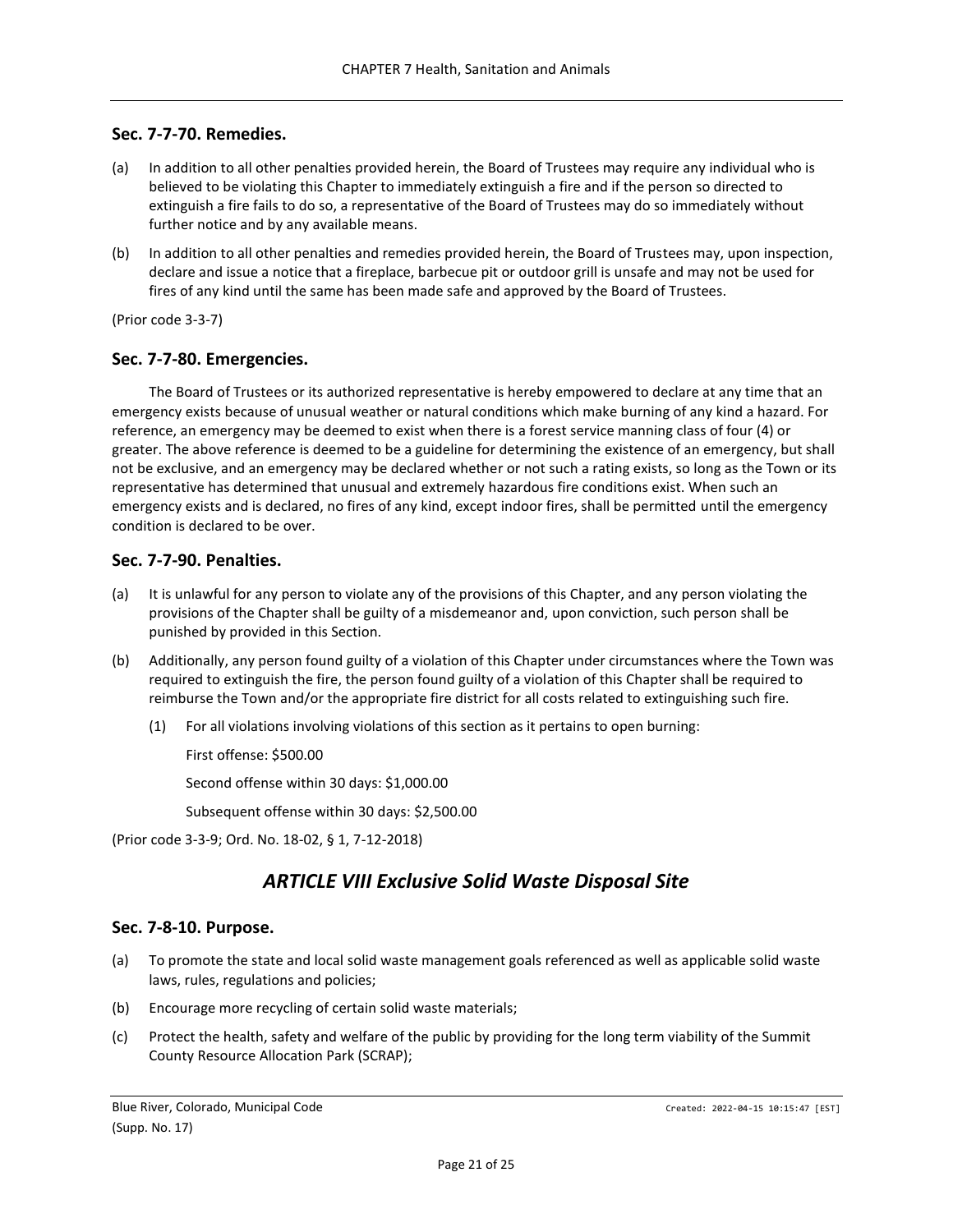- (d) Maintain and enhance the quality of the environment, conserve natural resources and prevent pollution by providing a comprehensive and effective program to regulate solid waste in Summit County; and
- (e) Protect the health, safety, welfare and well-being of the citizens and property owners within Blue River.

(Ord. No. 17-01, § 1, 4-11-2017)

### <span id="page-21-0"></span>**Sec. 7-8-20. Authority**

- (a) Section 31-15-103, C.R.S. (concerning municipal police powers).
- (b) Section 31-15-401(1)(a), C.R.S. (concerning the power to pass and enforce all necessary police ordinances).
- (c) Section 31-15-401(1)(b), C.R.S. (concerning the promotion of health or suppression of disease).
- (d) Section 31-15-401(1)(c), C.R.S. (concerning the power to declare what is a nuisance and to abate the same).
- (e) Section 31-15-401(1)(d)(I), C.R.S. (concerning the power to compel removal of rubbish).
- (f) Section 31-15-501(1)(c), C.R.S. (concerning municipal regulation of business).
- (g) Section 30-20-107, C.R.S. (concerning the power to designate an exclusive waste disposal site and facility for the municipality).

(Ord. No. 17-01, § 1, 4-11-2017)

## <span id="page-21-1"></span>**Sec. 7-8-30. Findings**

- (a) The Colorado General Assembly has declared that the proper disposal of solid waste is a matter of mixed statewide and local concern. "Optimal solid waste management…should include…local efforts…focused toward the reduction of the volume…of the waste stream…through source reduction, recycling, composting, and similar waste management strategies." The General Assembly also recognized that "improper disposal of solid wastes poses significant public health risks, environmental hazards, and long-term liability for the citizens of the state," Section 30-20-100.5, C.R.S.
- (b) The Town is empowered by Section 31-15-401(1)(d)(I), C.R.S., "to provide for and compel the removal of…rubbish of all kinds from lots and tracts of land within such municipalities…upon such notice, and in such manner as such municipalities prescribe by ordinance…"
- (c) The Town is empowered by Section 30-20-107, C.R.S. to designate and approve by ordinance a solid waste disposal site and facility as its exclusive solid waste disposal site and facility, and thereafter such site and facility shall be used for the disposal of discarded solid waste generated from within its jurisdiction.
- (d) The Town is authorized by Section 31-15-103, C.R.S., "to make and publish ordinances not inconsistent with the laws of this state, from time to time, for carrying into effect or discharging the powers and duties conferred by this title, which are necessary and proper to provide for the safety preserve the health, promote the prosperity, and improve the morals, order, comfort, and convenience of such municipality and the inhabitants thereof not inconsistent with the laws of this state."
- (e) The Summit County Resource Allocation Park ("SCRAP") is the only licensed solid waste disposal facility located in Summit County and is operated by the County in conjunction with the County's recycling, composting, and other solid waste management programs and facilities on County-owned property within the Summit County Resource Allocation Park Planned Unit Development.
- (f) The Town has the legal authority to adopt ordinances regulating solid waste disposal, including the performance of solid waste hauling services in the Town.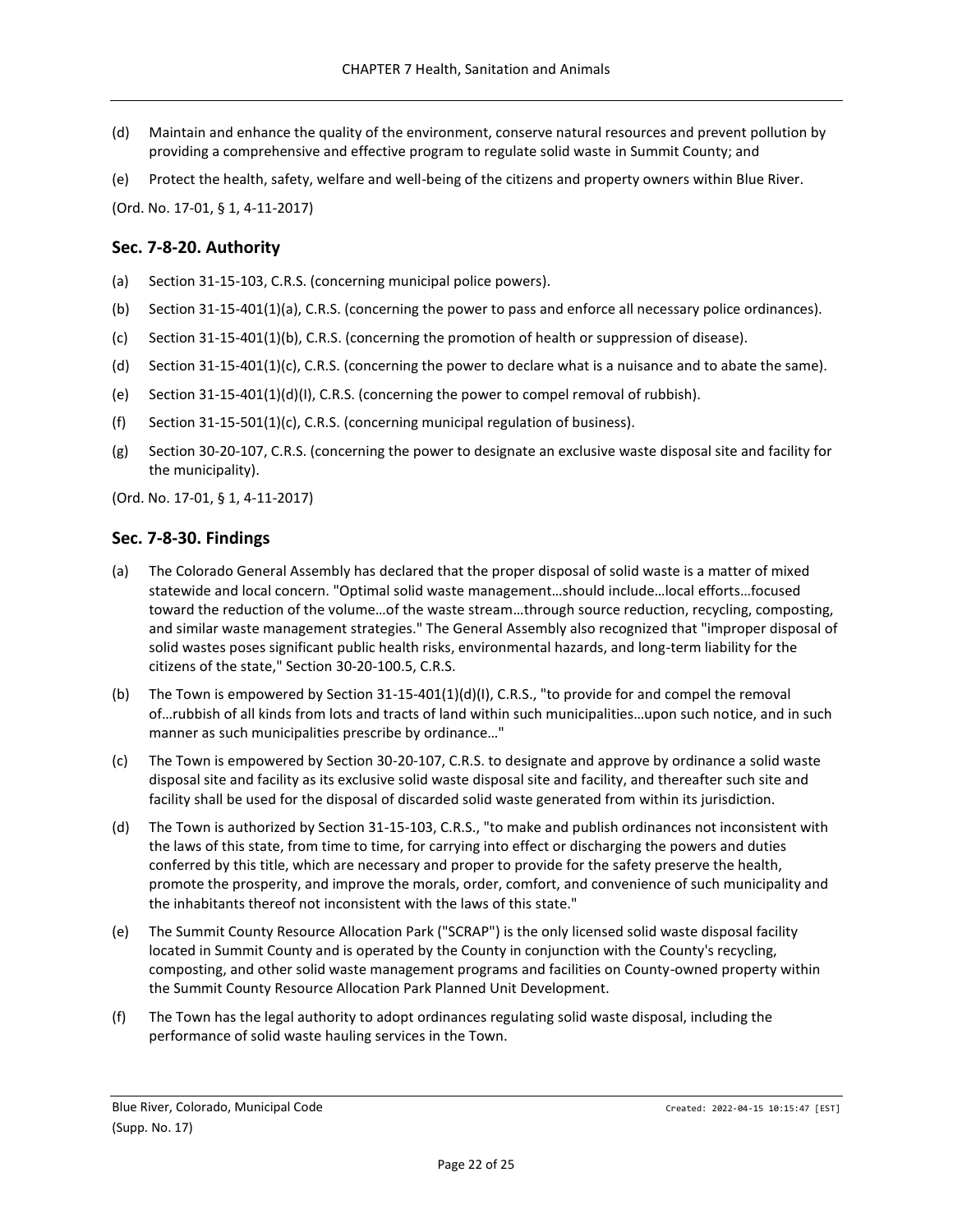- (g) Persons or companies in the business of hauling discarded solid waste, including recyclable materials, within the Town, through their collection and transportation activities, are able to supply the Town with information necessary for long-term solid waste management planning and therefore should be required to submit annual information about their hauling activities to the Town.
- (h) As required by Section 30-20-107, C.R.S., prior to adopting this Code, the Board of Trustees held a public hearing to review the disposal method to be used at the Summit County Resource Allocation Park (SCRAP). The Trustees find such disposal method to be reasonable and necessary and in the best interest of the public health, safety, and welfare.

(Ord. No. 17-01, § 1, 4-11-2017)

## <span id="page-22-0"></span>**Sec. 7-8-40. Definitions.**

For the purpose of this Chapter, the following words, terms, and phrases have the following meanings:

*Recyclable materials.* Solid waste from any residential, commercial, or other source that is collected separately for the purpose of such material being re-processed into new or different products or packaging materials, provided that such material have been designated by the licensing authority as recyclable.

*Recycling.* The process of recovering useful materials from solid waste, including items for reuse.

*Solid waste.* All putrescible and non-putrescible solid wastes discarded from any source including recyclable materials. The term "solid waste" shall exclude liquid wastes, sewage, sewage sludge, septic tank or cesspool pumpings; sand, asphalt, concrete, gravel, rock, dirt or other segregated construction materials to be used or reused in any construction project; timber, wood chips or vegetative matter hauled from the property where it is cut; agricultural wastes, solid or dissolved materials in irrigation return flows; industrial discharges which are point sources subject to licenses under the provisions of the Colorado Water Quality Control Act; materials handled at facilities licensed pursuant to the provisions on radiation control in Article 11 of Title 25, C.R.S.; exploration and production waste as defined in Section 34-60-103(4.5), C.R.S., except as such wastes may be deposited at a commercial solid waste facility; excluded scrap metal that is being recycled; shredded circuit boards that are being recycled; discarded or abandoned vehicles or parts thereof; residential appliances; materials used as fertilizers or for other productive purposes; household hazardous wastes; and hazardous materials as defined in the rules and regulations adopted by the Hazardous Materials Transportation Act of 1987.

*Summit County Resource Allocation Park (SCRAP).* The solid waste disposal site and facility owned and operated by Summit County, Colorado government, located at 639 Landfill Road, Dillon, Colorado 80435. The County's solid waste drop off facility located at 284 Coyne Valley Road in the Town is part of the SCRAP, and the depositing of solid waste at Coyne Valley Road facility shall be treated as depositing such solid waste at the SCRAP.

*Transfer Station.* A facility at which refuse, awaiting transportation to disposal site, is transferred from one (1) type of containerized collection receptacle and placed into another or is processed for compaction. "Refuse" means all forms of solid waste, including garbage, rubbish, trash, recyclable materials, and similar material.

# <span id="page-22-1"></span>**Sec. 7-8-50. License required; exemptions:**

- (a) No person shall operate as a solid waste hauler within the Town without a current solid waste hauler license issued by Summit County.
- (b) Each licensee shall offer recycling services to its customers.
- (c) The following are not required to obtain a solid waste hauler license:
	- (1) A demolition, construction, or landscaping contractor who produces and transports solid waste in the course of its performance of a project, where the waste produced is merely incidental to the particular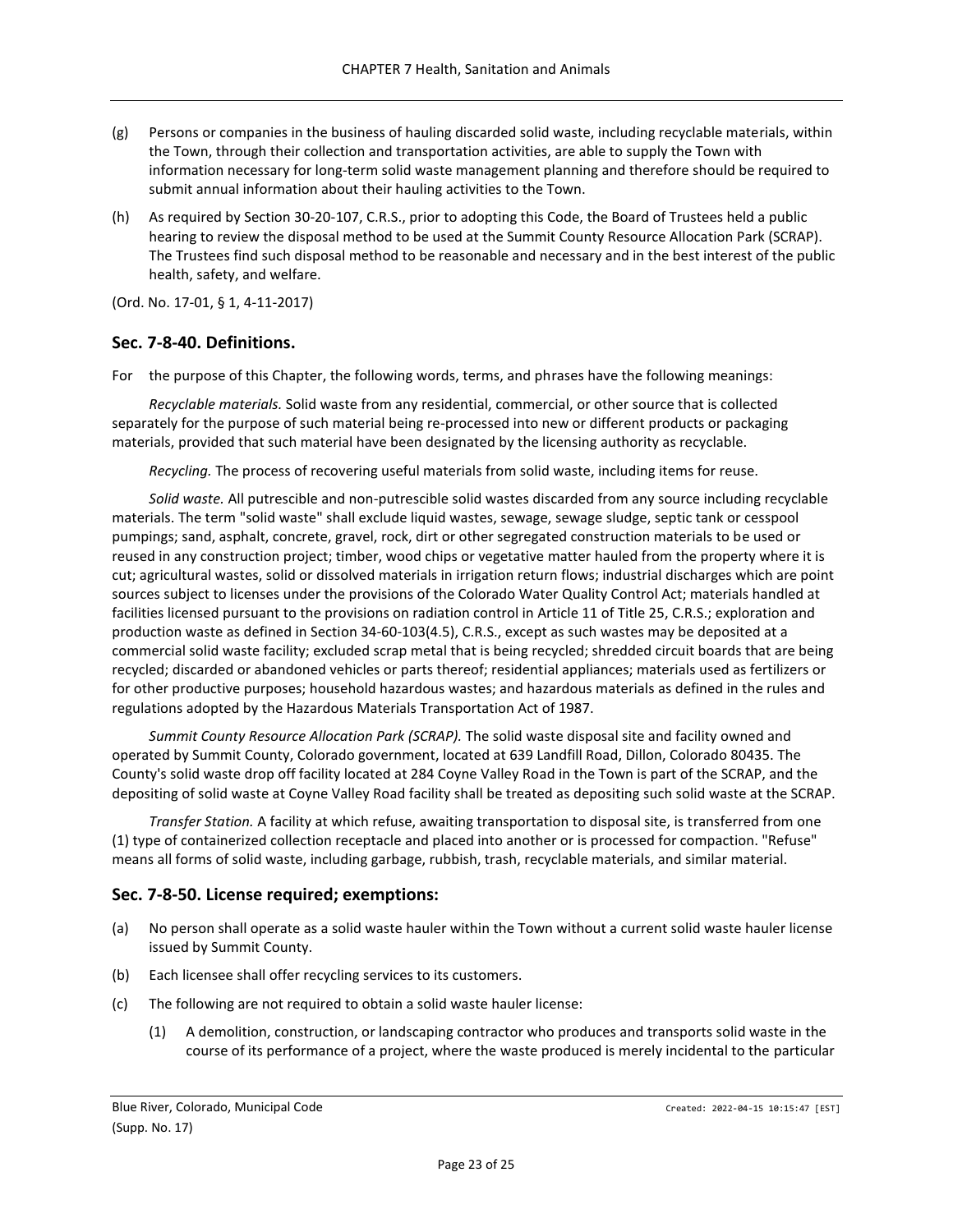demolition or construction work being performed by such contractor. However, any such solid waste shall be disposed of at the Summit County Resource Allocation Park (SCRAP).

- (2) A civic, community, benevolent or charitable nonprofit organization that collects, transports, and markets solid waste for resource recovery solely for the purpose of raising funds of a charitable benevolent, or civic activity.
- (3) A property owner or agent thereof who transports solid waste left by a tenant upon such owner's property, so long as such property owner does not collect, transport, or dispose of solid waste for compensation for tenants on a regular or continuing basis. However, any such solid waste shall be disposed of at the Summit County Resource Allocation Park (SCRAP).
- (4) Furniture or appliance vendors and their delivery agents who deliver furniture or appliances sold by such vendor and dispose of the purchaser's used furniture or appliances being replaced by such purchase.
- (5) A person who transports his or her own solid waste, or who transports solid waste for another person without compensation. However, any such solid waste shall be disposed of at the Summit County Resource Allocation Park (SCRAP).
- (6) Haulers engaged solely in the transport of discarded materials that are expressly excluded from the definition of solid waste in Section 7-8-40.
- (7) Any other deliver or transportation of solid waste approved by the Board of Trustees.

(Ord. No. 17-01, § 1, 4-11-2017)

## <span id="page-23-0"></span>**Sec. 7-8-60. Designated disposal site.**

- (a) The Town designates the Summit County Resource Allocation Park (SCRAP) as the exclusive solid waste disposal site and facility for all solid waste generated within the Town.
- (b) All solid waste generated within the Town shall be disposed of only at the Summit County Resource Allocation Park (SCRAP); provided, however, that upon request the licensing authority may exempt from this requirement, with or without conditions, a solid waste hauler who primarily transports only one (1) category of recyclable material.

(Ord. No. 17-01, § 1, 4-11-2017)

### <span id="page-23-1"></span>**Sec. 7-8-70. Penalties; injunctive relief.**

It shall be unlawful and a misdemeanor offense for any person to:

- (1) Operate as a solid waste hauler anywhere within the Town without a valid solid waste hauler license, or to continue to do business during a period of suspension of such license or after such license is revoked.
- (2) Dispose of any solid waste generated within the Town at any location other than the designated disposal site as required by Section 7-8-60.
- (3) Any person convicted of having violated an offense described in this Section shall be punished in accordance with the provisions of Section 1-4-20 of this Code.